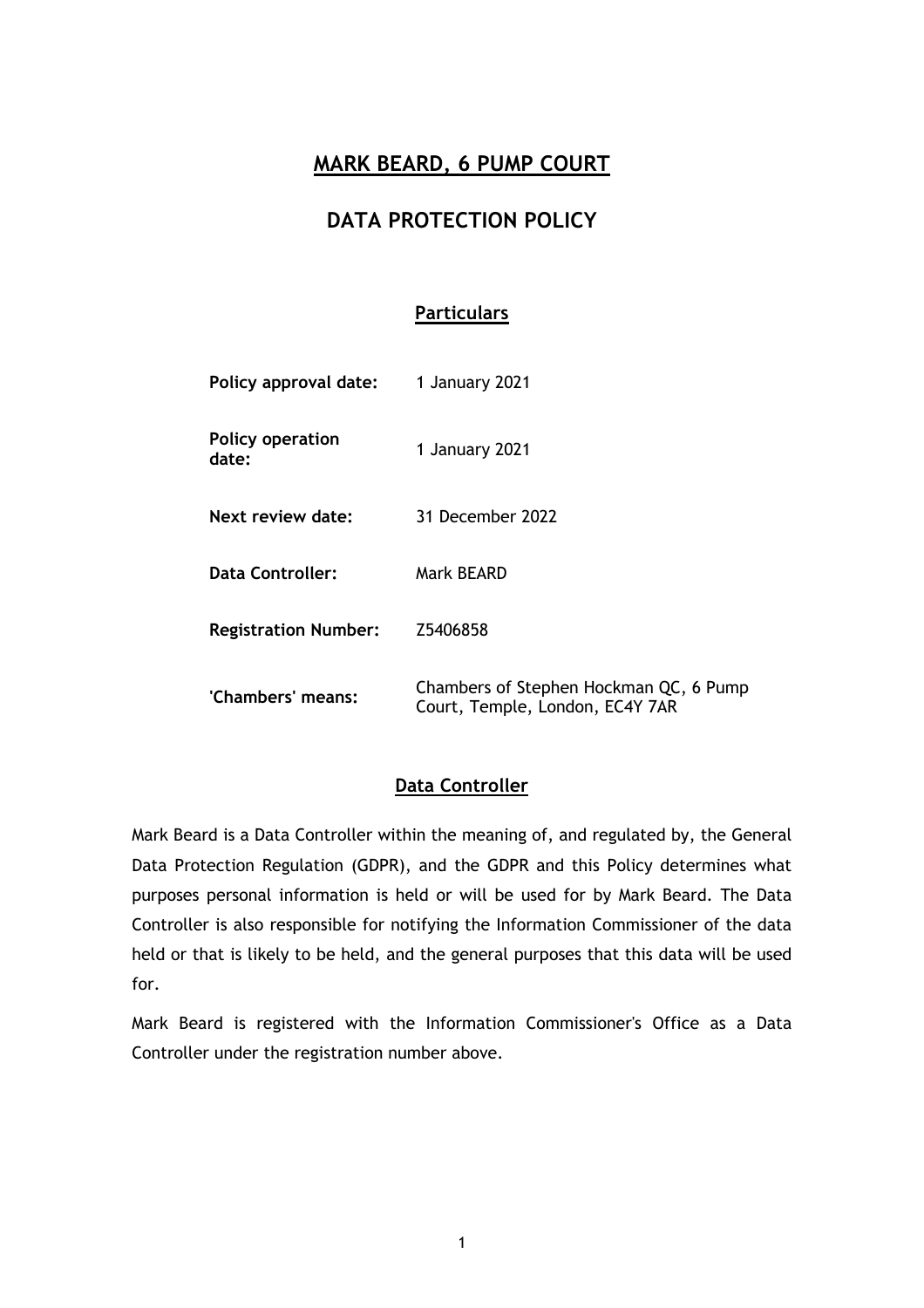### **Overview**

This Policy is a suite of documents, which together make up the Data Protection Policy of Mark Beard.

This Data Protection Policy is made up of the following documents:

|    | 1. Mark Beard, 6 PUMP COURT                  |    |
|----|----------------------------------------------|----|
|    | 2. General Data Protection Policy            | 4  |
|    | 3. Mobile Working Policy                     | 11 |
|    | 4. Data Retention & Disposal Policy          | 14 |
|    | 5. Subject Access Request Policy             | 18 |
|    | 6. Data Breach Management Checklist          | 19 |
|    | 7. Joint Controllers Data Sharing Agreement  | 22 |
| 8. | DATA CONTROLLER AND DATA PROCESSOR AGREEMENT | 27 |
|    | 9. Privacy Notice                            | 33 |

This Policy is publicly published on the Chambers website under Mark Beard's profile and is accordingly constructively brought to the attention of all clients, potential clients, sources of instruction (whether solicitors, public bodies or via direct access), other members of the Bar, staff, employees, regulatory bodies such as the BSB or ICO, third-party contractors and service providers, and any other person with whom Mark Beard deals as a barrister.

This Policy will govern all aspects of Mark Beard's practice and activities as a Data Controller.

The Joint Controllers Data Sharing Agreement and Data Controller and Data Processor Agreement making up part of this Policy will be binding upon any person, organisation or body with whom Mark Beard engages with respectively as a Joint Data Controller with Mark Beard or as a Data Processor instructed or contracted by Mark Beard.

Mark Beard also adheres to 6 Pump Court's Data Protection, Privacy and Information Management Policy, which is publicly available on Chambers' website.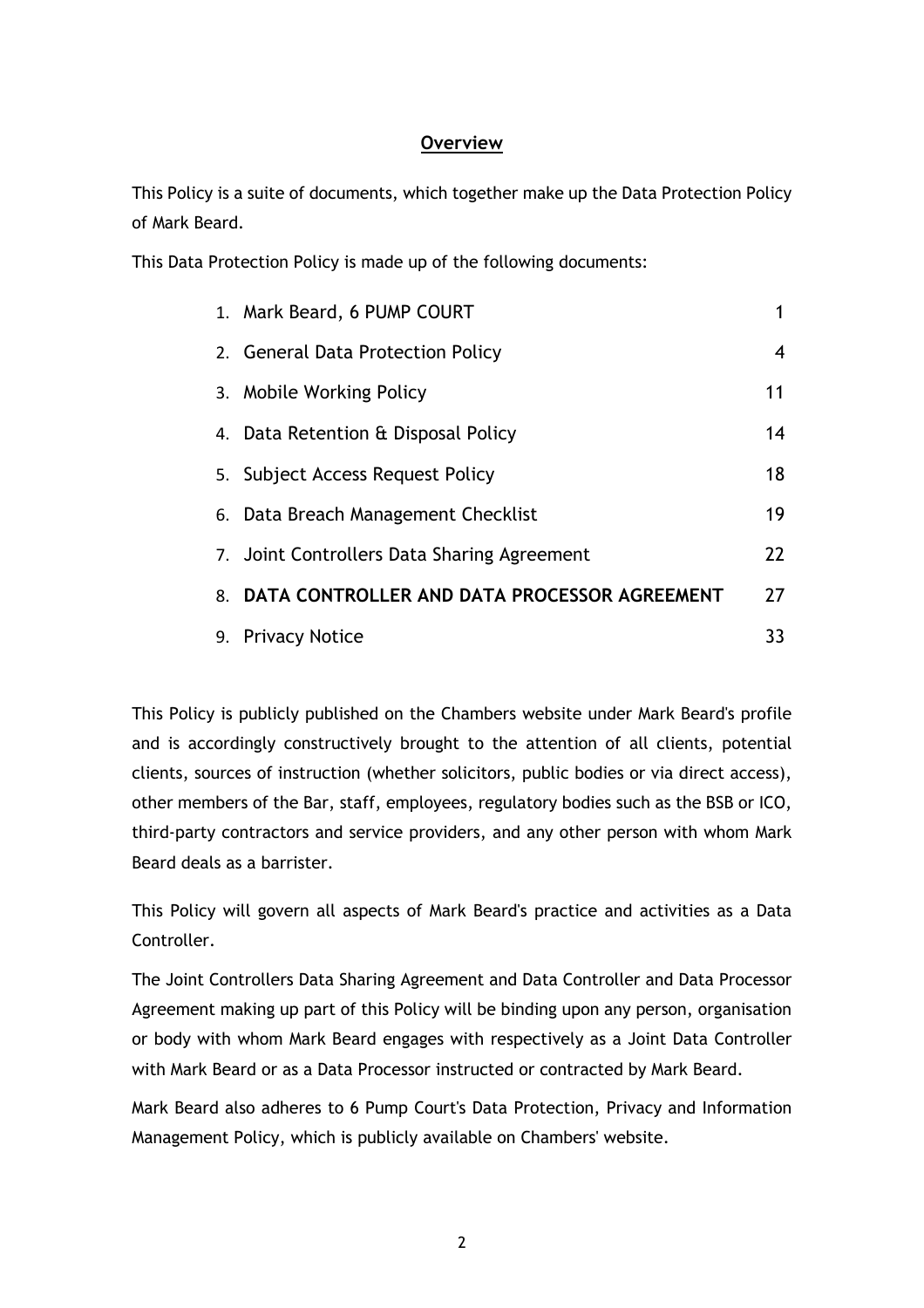#### **Definitions**

- Personal data Any factual information or expressions of opinion relating to an individual where that individual can be identified directly from that information or in conjunction with any other information coming into the possession of the data holder.
- Data Controller The individual or organisation controlling personal data that decides the purpose of processing personal information, including what information will be processed and how it will be obtained.
- Data Processor An individual (other than an employee of the Data Controller) or organisation that processes personal information whilst undertaking a business activity or contracted service on behalf of the Data Controller.
- Data processing Any business activity or contracted service that involves using personal, corporate or other information for any purpose, including obtaining, recording, holding, viewing, storing, adapting, altering, deleting, disclosing. This is not restricted to computer processing but includes manual files and verbal discussions.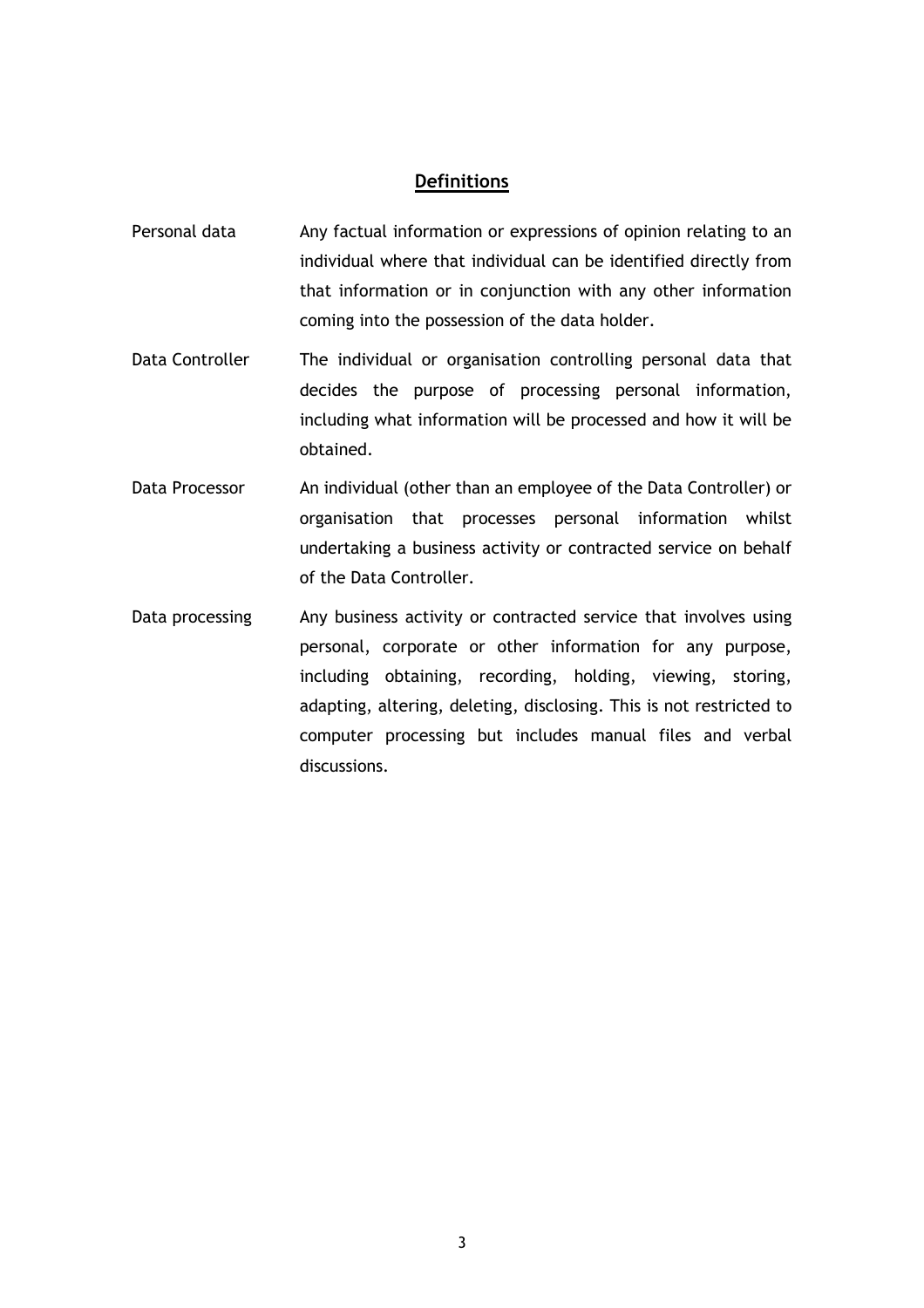# **GENERAL DATA PROTECTION POLICY**

### **Introduction**

Mark Beard needs to gather and use certain information about individuals.

These can include clients, customers, suppliers, business contacts, employees and other people the practice has a relationship with or may need to contact.

This Policy describes how this personal data must be collected, handled, stored to meet the practice's data protection standards – and to comply with the law.

### **Why this Policy Exists**

This General Data Protection Policy exists to ensure that Mark Beard:

- Complies with GDPR and follows good practice
- Protects the rights of staff, clients, customers and partners
- Is open about how individuals' data is stored and processed
- Is protected from the risks of a data breach

This Policy applies the provisions of the GDPR to Mark Beard's practice and ensures compliance with the same.

### **Data Protection Law**

The GDPR describes how organisations must collect, handle, and store personal information.

These rules apply regardless of whether data is stored electronically, on paper or on other materials.

To comply with the law, personal information must be collected and used fairly, stored safely and not disclosed unlawfully.

The GDPR is underpinned by six important principles. They say that personal data must be:

- 1. Processed lawfully, fairly, and transparently
- 2. Collected for specific, explicit, and legitimate purposes
- 3. Adequate, relevant, and limited to what is necessary for processing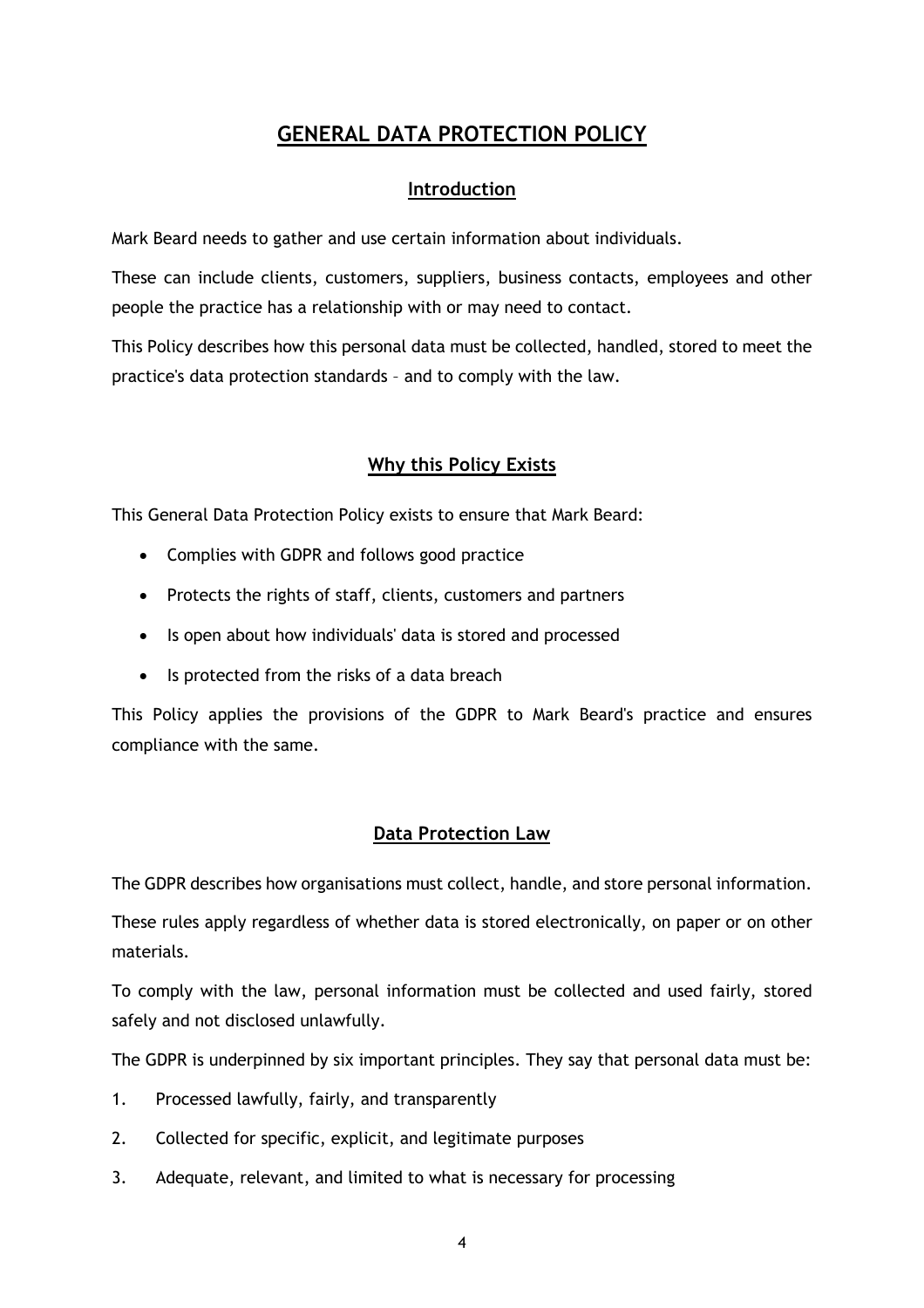- 4. Accurate and, where necessary, kept up to date.
- 5. Kept in a form such that the Data Subject can be identified only as long as is necessary for processing
- 6. Processed in a manner that ensures appropriate security of the personal data

This Policy will be updated as necessary to reflect best practice in data management, security, and control and to ensure compliance with any changes or amendments made to the GDPR.

#### **People, Risks and Responsibilities**

#### People

This Policy applies to:

- Mark Beard
- All employees or staff of Mark Beard or Chambers, including volunteers, work experience students or support staff
- All contractors, suppliers and other people working on behalf of Mark Beard

It applies to all data Mark Beard holds relating to identifiable individuals. This can include but is not limited to names of individuals, postal addresses, email addresses, telephone numbers, financial data, business names, plus any other personal sensitive information relating to individuals.

#### Risks

If personal data is not processed in accordance with this Policy and the GDPR generally, there is a risk of sanction against Mark Beard by way of ICO penalty, prosecution or reputational damage, or of loss occasioned by compensation, damages and costs payable under a civil claim or complaint by a data subject.

#### Responsibilities

Mark Beard and everyone who works for Mark Beard either directly or indirectly has responsibility for ensuring data is collected, stored and handled appropriately.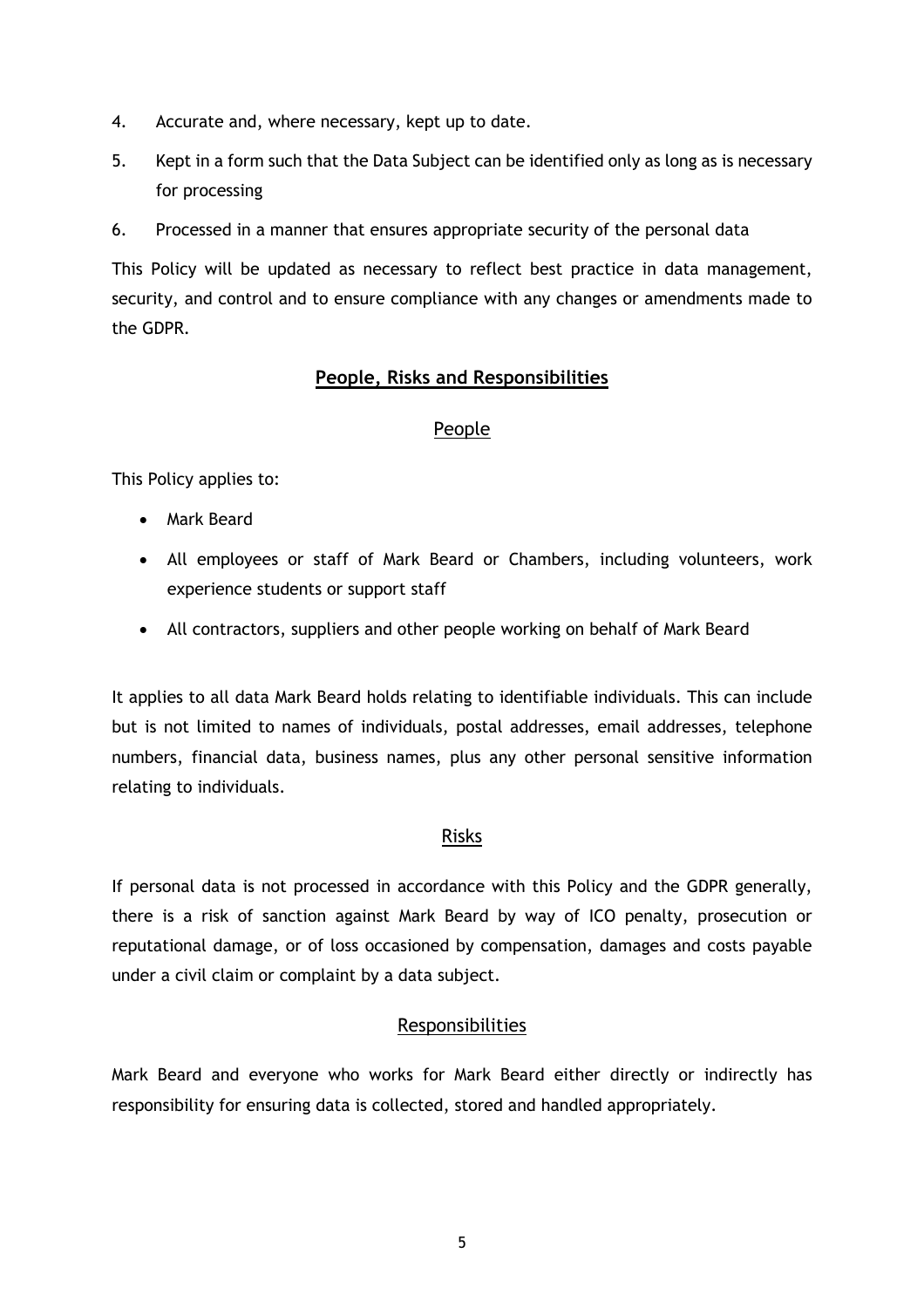This Policy will be updated as necessary to reflect best practice in data management, security, and control and to ensure compliance with any changes or amendments made to the GDPR.

### **General Data Protection Policy Information**

Mark Beard will, through appropriate management and strict application of criteria and controls:

- Observe fully conditions regarding the fair collection and use of information
- Meet its legal obligations to specify the purposes for which information is used
- Collect and process appropriate information, and only to the extent that it is needed to fulfil its operational needs or to comply with any legal requirements
- Ensure the quality of information used
- Ensure appropriate retention and disposal of information
- Ensure that the rights of people about whom information is held, can be fully exercised under the GDPR. These include:
	- o The right to be informed
	- o The right of access
	- o The right to rectification
	- o The right to erase
	- o The right to restrict processing
	- $\circ$  The right to data portability
	- o The right to object
	- o Rights in relation to automated decision making and profiling.
- Take appropriate technical and organisational security measures to safeguard personal information
- Ensure that personal information is not transferred outside the EEA without suitable safeguards
- Treat people justly and fairly whatever their age, religion, disability, gender, sexual orientation or ethnicity when dealing with requests for information
- Set out clear procedures for responding to requests for information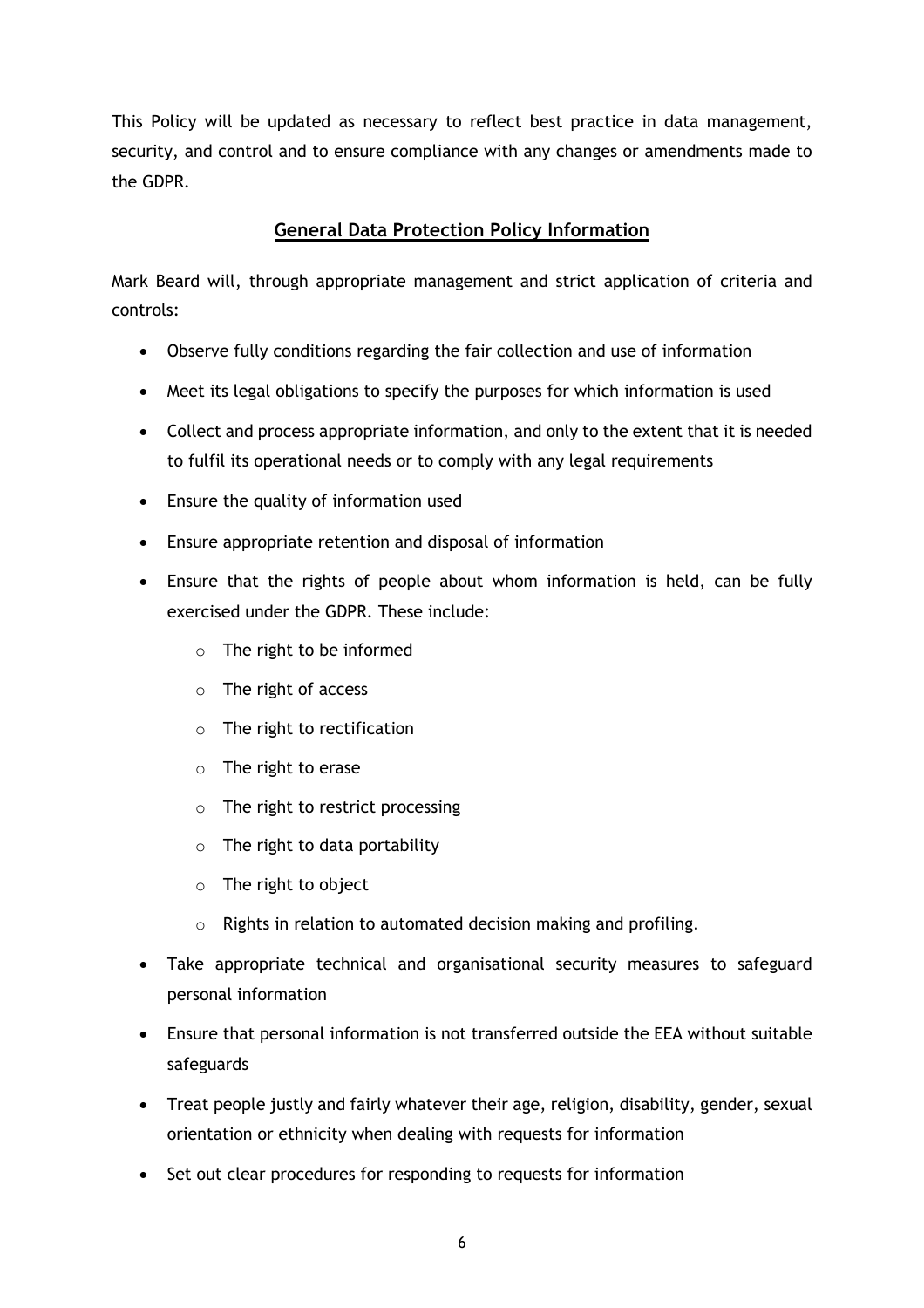#### **Data Storage**

Information and records relating to service users will be stored securely and will only be accessible to authorised staff and Data Processors.

Information will be stored for only as long as it is needed or required statute and will be disposed of appropriately.

Mark Beard will ensure all personal and company data is non-recoverable from any computer system when that system comes to be disposed of.

#### **Data Access and Accuracy**

All data subjects have the right to access the information Mark Beard holds about them, except where specific exemptions apply to a legal professional. Mark Beard will also take reasonable steps ensure that this information is kept up to date.

In addition, Mark Beard will ensure that:

- Everyone processing personal information understands that they are contractually responsible for following good data protection practice
- Everyone processing personal information is appropriately trained to do so
- Everyone processing personal information is appropriately supervised
- Anybody interested in making enquiries about handling personal information knows what to do
- Enquiries about handling personal information are dealt with promptly and courteously
- The manner in which personal information is handled is explained clearly
- There will be a regular review and audit of the ways personal information is held, managed and used
- There will be a regular assessment and evaluation of the methods and performance in relation to handling personal information
- All Chambers staff are aware that a breach of the rules and procedures identified in this Policy may lead to disciplinary action being taken against them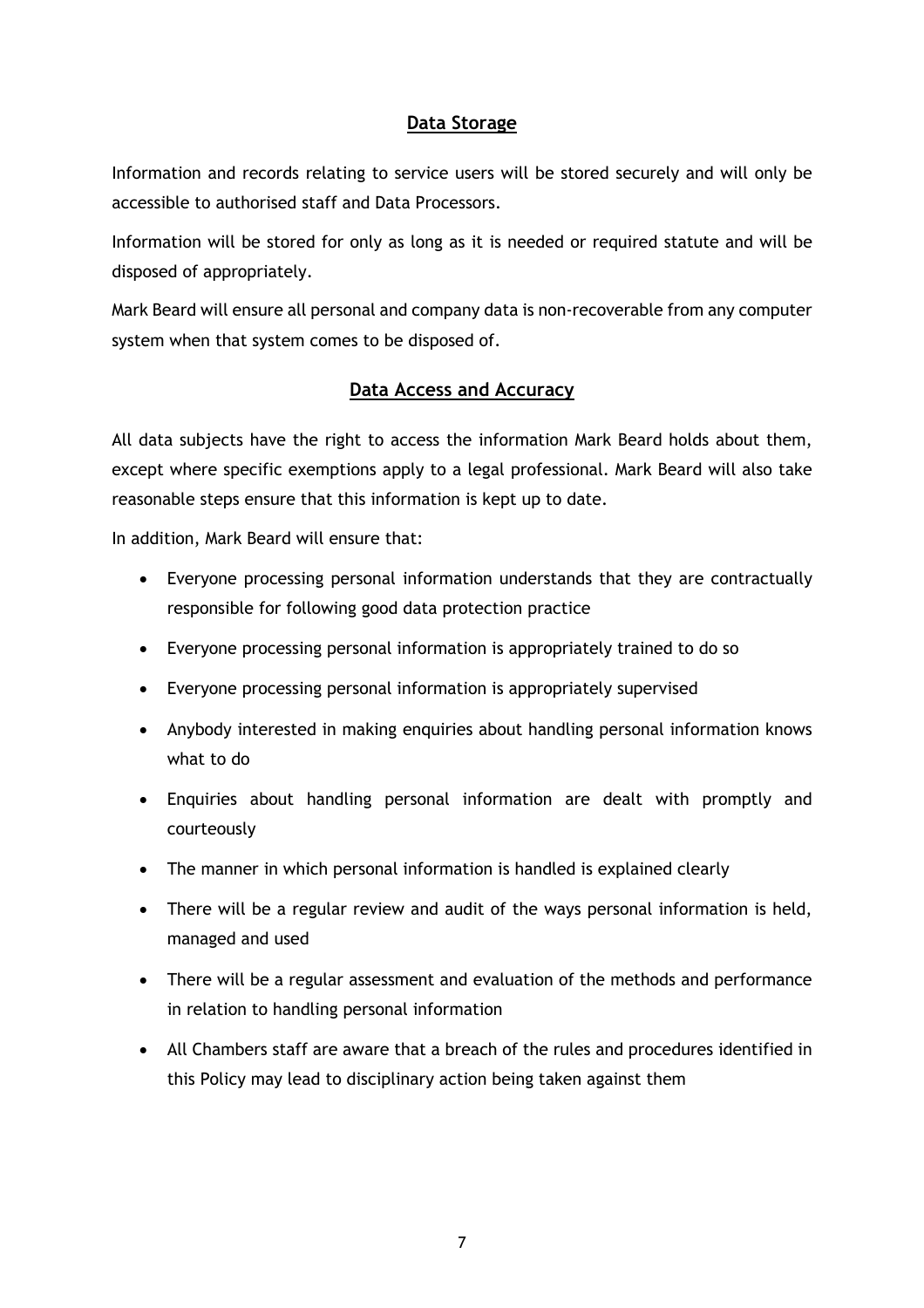#### **Disclosure**

Mark Beard may share data with agencies such as government departments and other relevant parties.

The data subject will be made aware in most circumstances how and with whom their information will be shared. There are circumstances where the law allows Mark Beard to disclose data (including sensitive data) without the data subject's consent.

These are:

- Carrying out a legal duty or as authorised by an appropriate government body
- Protecting vital interests of a data subject or other person
- The data subject has already made the information public
- Conducting any legal proceedings, obtaining legal advice or defending any legal rights
- Monitoring for equal opportunities purposes i.e. race, disability or religion
- Providing a confidential service where the data subject's consent cannot be obtained or where it is reasonable to proceed without consent: e.g. where Mark Beard would wish to avoid forcing stressed or ill data subjects to provide consent signatures.

### **Data Protection Training**

Mark Beard will ensure that any employees that work on data controlled by Mark Beard are trained in data protection obligations and particularly this Policy annually.

If new members of staff commence work they will be provided with data protection training within the first month of employment.

Mark Beard keeps a register of all training provided to staff.

#### **Non-Conformance**

Mark Beard will self-report any data breaches to the ICO in accordance with the Data Breach Checklist below.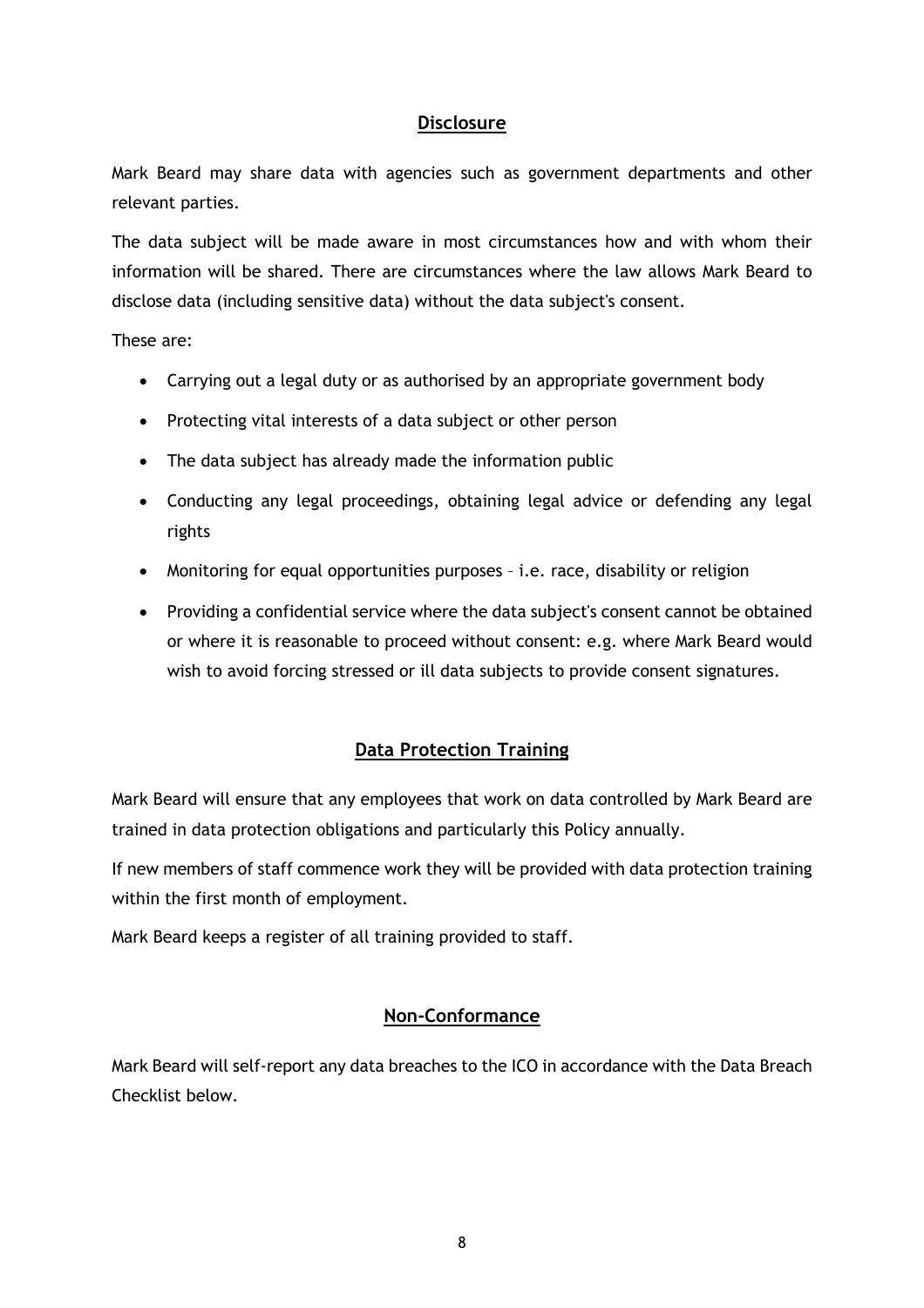Any employee, staff member or worker of Mark Beard or of Chambers found to have violated this Policy may be subject to disciplinary action, up to and including termination of employment.

Any third-party Data Processor which processes data controlled by Mark Beard which fails to conform to the obligations under the GDPR will have action taken against it, either to terminate, suspend or reconsider such an instruction.

In case of any queries or questions in relation to this Policy please contact Mark Beard via Chambers.

### **Practical Information on Data Processing**

Mark Beard processes personal data and sensitive personal data as follows:

- 1. Personal data is usually received either by hard copy or electronically. Hard copy personal data is usually received in Chambers where it is stored securely in the Clerks Room or equivalent until collected in person by Mark Beard. Electronic personal data will usually be received by email, on removable storage media such as rewritable disks, or by download link. Such personal data will sometimes be processed by Chambers' clerks on behalf of Mark Beard by first receiving the personal data to be forwarded on to Mark Beard.
- 2. Personal data making up contact details and emails will be stored on Chambers' case management system and on email systems and on devices operated by Chambers' clerks as well as on Mark Beard's systems, in order that data subjects can be contacted by both Mark Beard, Chambers' clerks and by other members of Chambers when instructed on a case or if a case needs to be returned inside or outside of Chambers, and for Chambers to process Mark Beard's fee invoices.
- 3. When hard copy papers are passed to Mark Beard they will then be stored securely in Chambers, or taken out of Chambers for the purpose of Court hearings or to be worked on remotely in accordance with Mark Beard's Mobile Working Policy.
- 4. When electronic documents or files are passed to Mark Beard they will be saved onto Mark Beard's work system, which uses cloud computing to store these documents remotely and locally on a desktop computer, a laptop, a tablet computer and a smartphone.
- 5. Electronic documents which are processed by Chambers' clerks as well as being passed to Mark Beard by being attached to email will be saved to Chambers' case management system by the clerks and held securely by Chambers as a Data Processor for Mark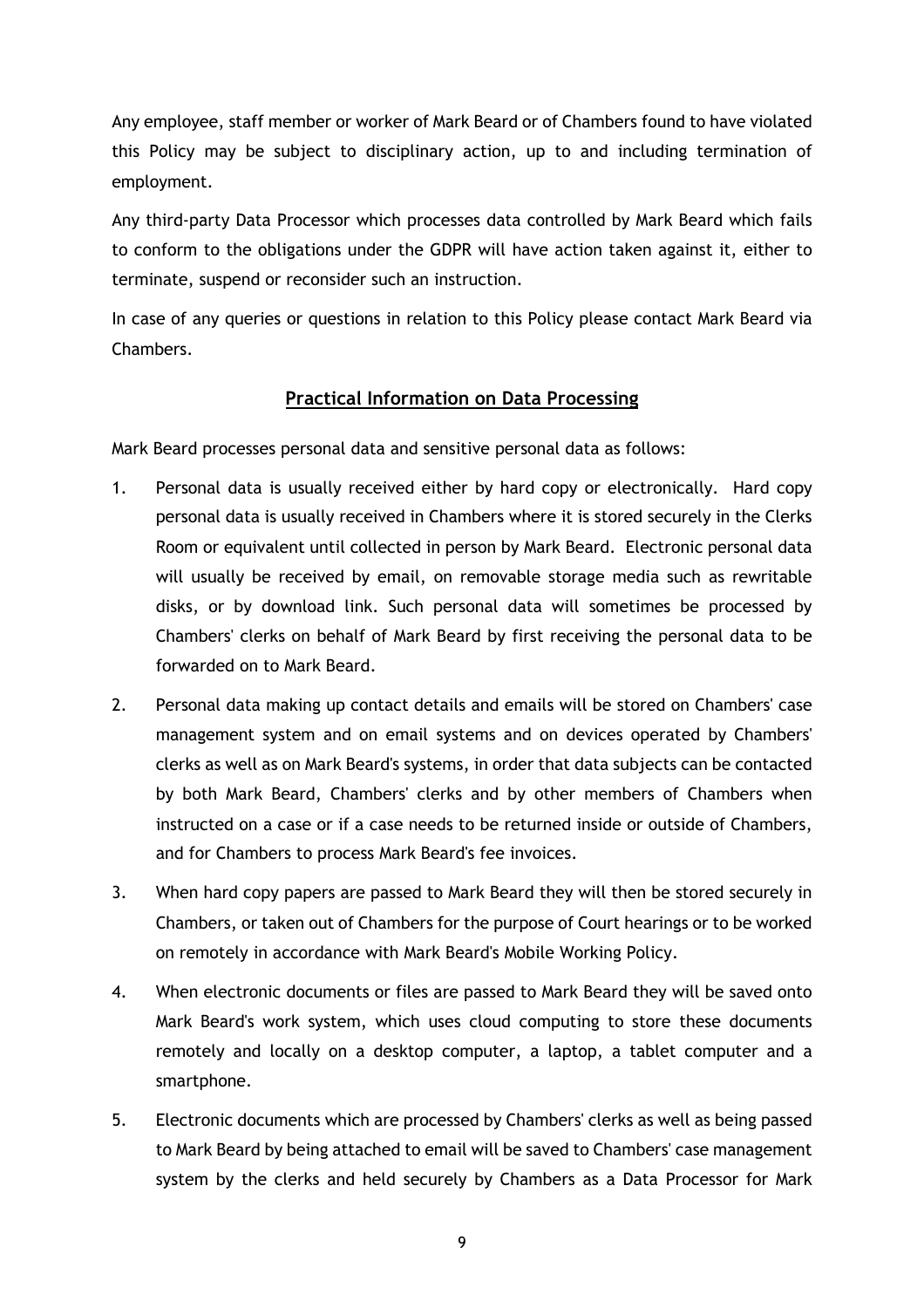Beard.

- 6. When a case is complete the hard copy papers will be returned to the professional client if there is one. Papers relating to a direct access client's case will be retained unless requested otherwise.
- 7. When a case is complete the electronic file storing all data relating to that case will be marked accordingly, and will be reviewed under Mark Beard's Data Retention and Disposal Policy.
- 8. Personal data may be shared with third parties, including third-party Data Processors, such as witnesses, experts, other members of Chambers, employees of Chambers (such as Clerks), judges or other decision-makers or tribunals, or recipients of marketing materials, but only ever for Mark Beard's legitimate interests as a barrister. Mark Beard will at all times adhere to the BSB Code of Conduct on client confidentiality.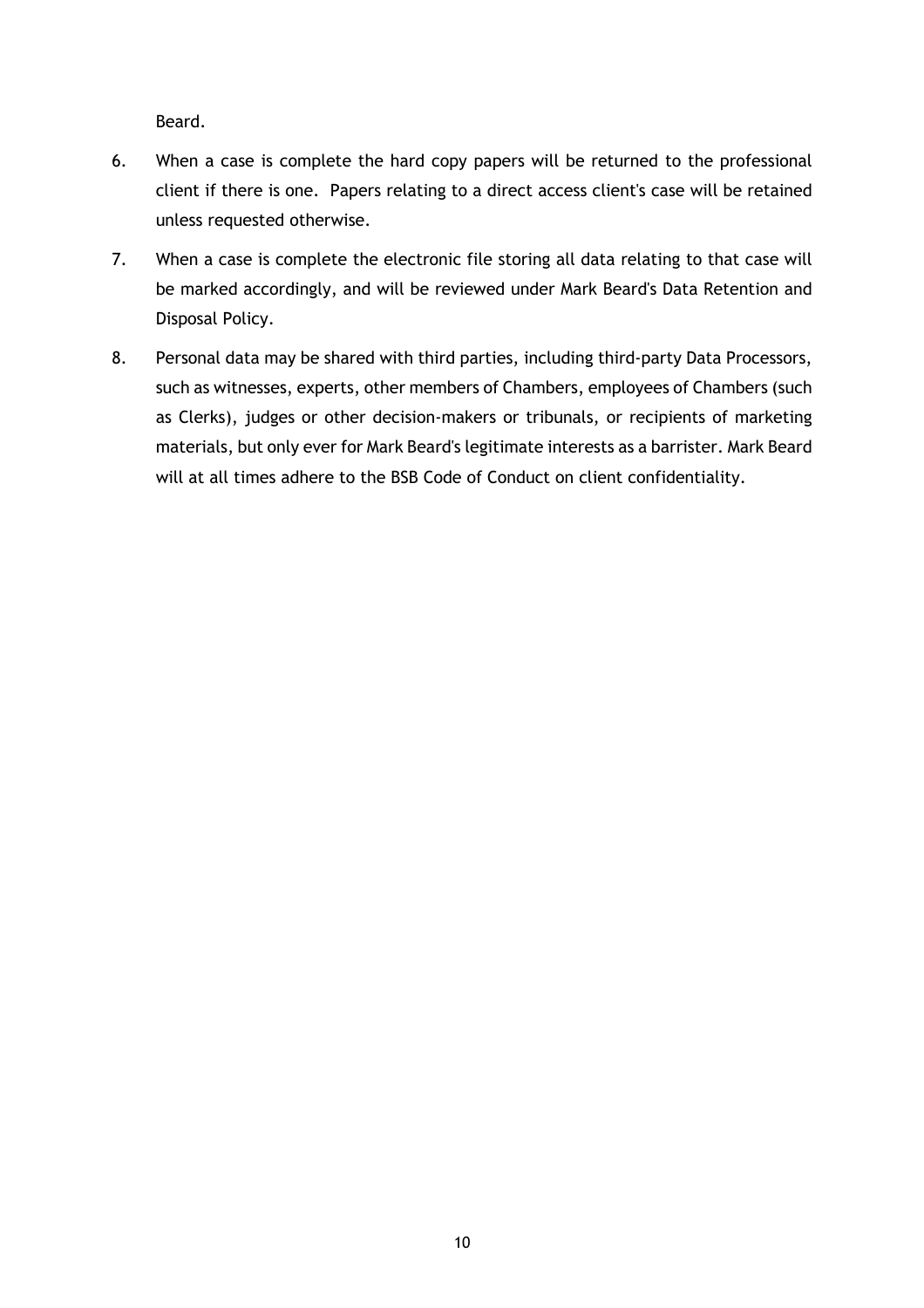## **MOBILE WORKING POLICY**

#### **Introduction**

This Policy applies to Mark Beard and any Data Processor instructed on Mark Beard's practice who may remove case files, papers or other personal data from the precincts of Chambers' offices for the purposes of work.

### **Hard Copy Materials**

Mark Beard will adhere to the following rules on paper and other hard copy materials:

- 1. Mark Beard will not remove client files or data from Chambers for any other reason than carrying out legitimate processing activities.
- 2. All files or case papers leaving Chambers are to be stored in an appropriately secured bag or box which remains under the control of the responsible person at all times.
- 3. Case files or papers will never be left freely available in any common area where they may be read by other individuals, e.g. unattended in court, in advocates' rooms in courthouses, in coffee shops, or at home.
- 4. Case files will not be left in a position where another person entering the room or looking through a window might inadvertently read them.
- 5. Case files will never be read or worked on in public where they can be overlooked by members of the public, including working on phones or laptops.
- 6. Case files may be worked on at home provided that the material is put away in a non- portable container when not in use. There will be appropriate physical security measures in place any files are stored for example, the use of burglar alarms and / or a lock on the room the files are in.
- 7. All case files will be moved securely. On public transport case files will not be left unattended. If travelling by private car, where practicable, they will be kept out of sight and stored as inconspicuously as possible. Case files should not be left in a car unattended except where the risk is less of a risk than them being taken away. Case files should never be left in a car overnight.
- 8. Mark Beard will not dispose of hard copy papers that contain any client data outside of Chambers, including handwritten notes, post-its etc. All hard copy paper disposals will take place in Chambers to meet confidential waste standards by secure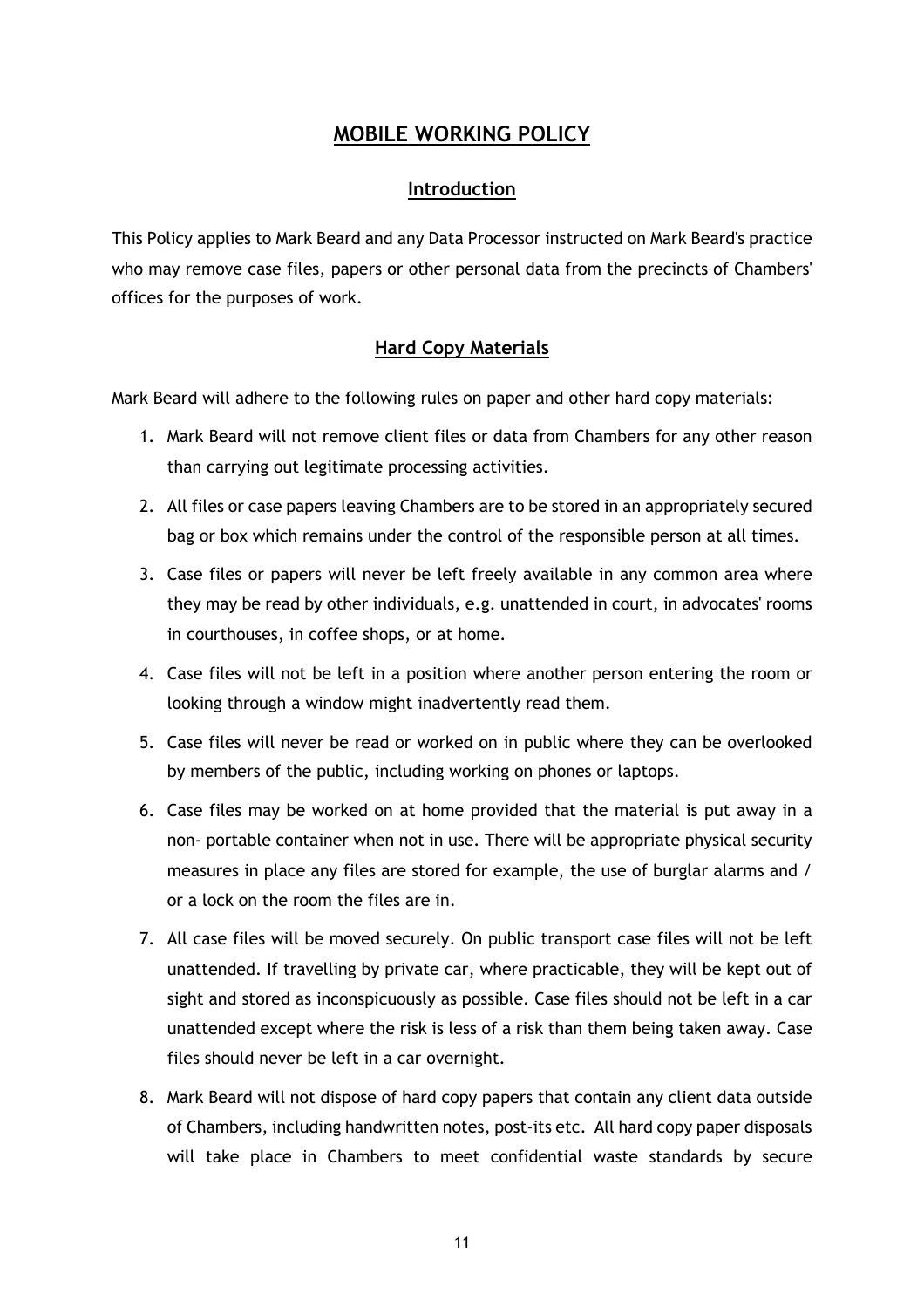shredding.

9. When no longer needed for the purpose of work off the premises of Chambers, all hard copy papers will be returned to Chambers as quickly as reasonably possible.

### **Electronic Devices**

Mark Beard will adhere to the following rules when processing personal data on electronic devices:

- 1. When accessing emails from a smartphone or tablet, the device will be suitably password-protected and, if appropriate, encrypted. Mark Beard operates an 'inbox zero' policy so that the number of emails stored on any device are at a minimum.
- 2. Computers or devices will not be placed so that their screens can be overlooked, especially when working in co-working areas or public places.
- 3. Extreme care will be taken to ensure that client data and personal data relating to data subjects contained on laptops, removable devices and removable storage media is not lost or stolen.
- 4. Laptops and other removable devices will never be left unattended in public places or left in a car overnight
- 5. The material on any laptop or other removable device will be kept to the minimum necessary to enable work to be carried out efficiently.
- 6. The electronic storage of case files will carry with it minimum levels of security, namely that all devices containing work-related data (whether or not this data amounts to personal data under the GDPR) will:
	- a) Be password-protected
	- b) Have up-to-date anti-virus and anti-spyware software
	- c) Be subjected to regular virus scans
	- d) Be protected by an appropriate firewall for the computer used
	- e) Only connect to secure Wi-Fi or mobile data internet connections, or public Wi-Fi connections via a virtual private network if appropriate
	- f) Have regular operating software updates
	- g) Have care taken with them such that malware or virus infection shall be avoided at all costs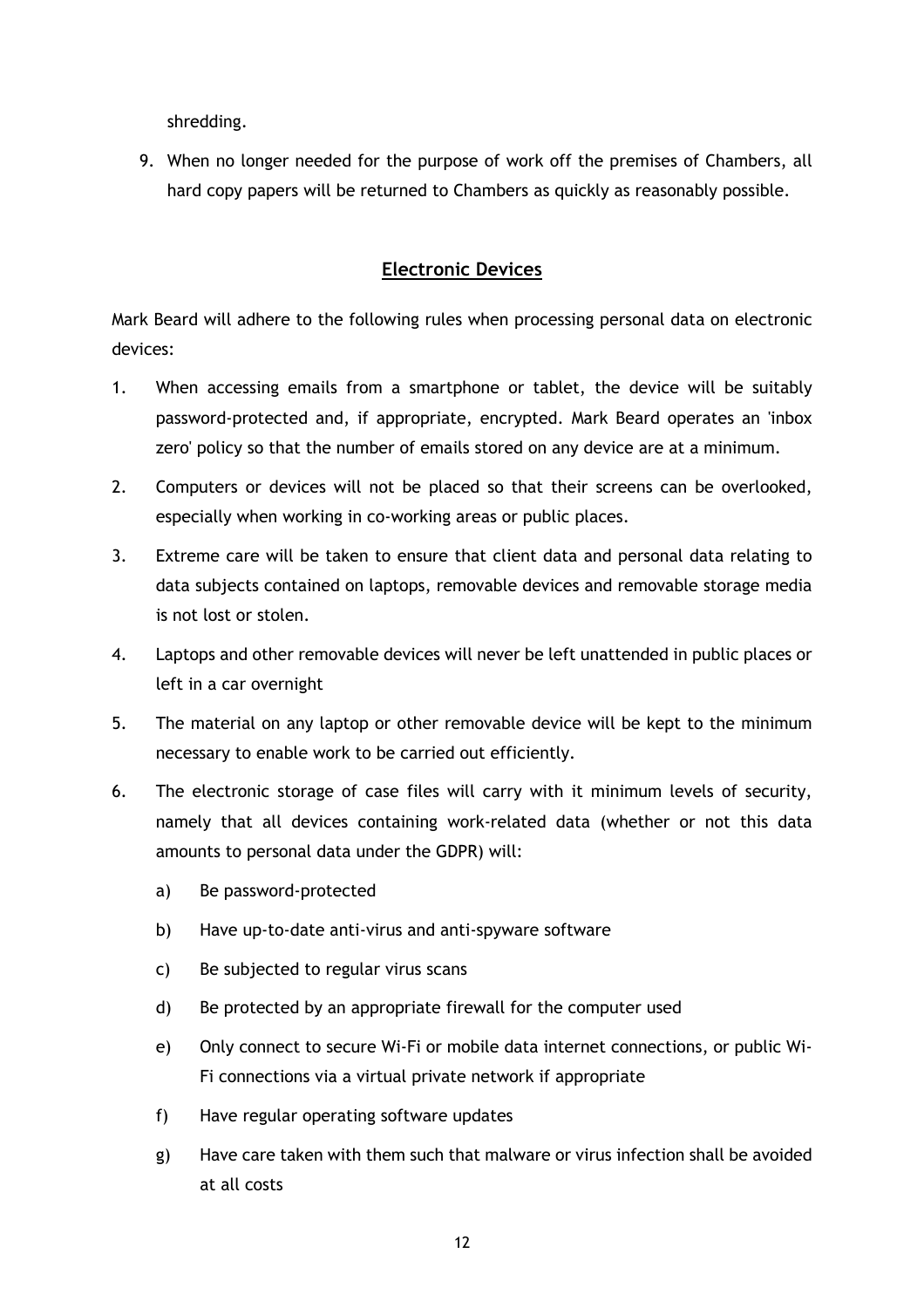- h) Work in progress will be regularly backed up, and back-up media used for case files will be locked away securely, or be saved to a secure cloud computing folder
- i) Computers used for working on case files at home will be protected from unauthorised and unrestricted access by third parties including family members.
- 7. The use of removable storage media (such as memory sticks, rewritable disks, removable hard disk drives and USB drives) will only be used to store personal data controlled by Mark Beard with the express authorisation of Mark Beard, and only in particular circumstances necessary for work-related purposes. Where Chambers receives removable storage media carrying data controlled by Mark Beard from clients or third parties it will hold these securely until collected by Mark Beard and such removable media will only be transferred in physical form by tracked or registered services such as tracked DX or post.
- 8. Laptop computers will be encrypted to FIPS 140-2 or CCTM (CESG Claims Tested Mark) standards or to such other standards as may be approved by Mark Beard's professional clients. Whole-disk encryption rather than folder encryption is required.
- 9. Mark Beard maintains a log of all computers and devices used for storing or working on case files. The log is maintained and updated from time to time and records type, model and serial number of each device, together with the details and currency of any anti-virus, anti-spyware, encryption or other security software maintained on each machine. Mark Beard will only use devices that are on this log for processing client data.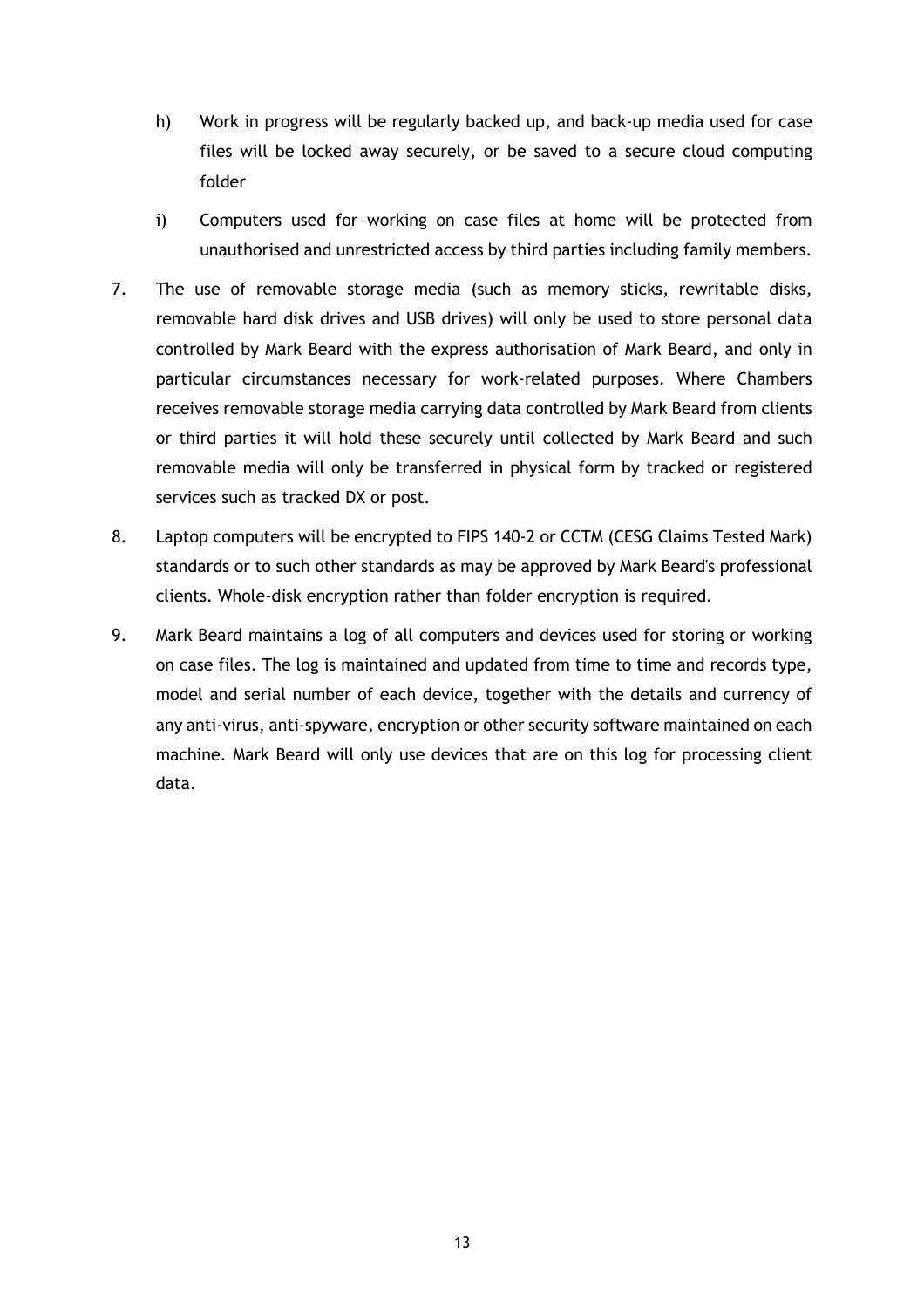# **DATA RETENTION & DISPOSAL POLICY**

#### **Introduction**

In the course of carrying out various functions, Mark Beard creates and holds a wide range of recorded information. Records will be properly retained to enable Mark Beard to meet the business needs of work at the self-employed regulated Bar, legal requirements imposed on Mark Beard by the professional regulator or under other legislation, to evidence events or agreements in the event of allegations or disputes and to ensure that any records of historic value are preserved.

The untimely destruction of records could affect:

- 1. The conduct of Mark Beard's business
- 2. The ability of Mark Beard to defend or instigate legal actions
- 3. Mark Beard's ability to comply with statutory obligations
- 4. Mark Beard's reputation

Conversely, the permanent retention of records is undesirable and disposal is necessary to free up storage space, reduce administrative burden and to ensure that Mark Beard does not unlawfully retain records for longer than necessary (particularly those containing personal data).

#### **Purpose**

The purpose of this Policy is to set out the length of time that Mark Beard's records will be retained and the processes to review the records as to any further retention or for disposing of records at the end of the retention period.

Mark Beard demonstrates accountability to proper data retention through the retention of records and by demonstrating that disposal decisions are taken with authority and in accordance with due process.

The Policy helps to ensure that Mark Beard operates in compliance with the GDPR and any other legislative or regulatory retention obligations.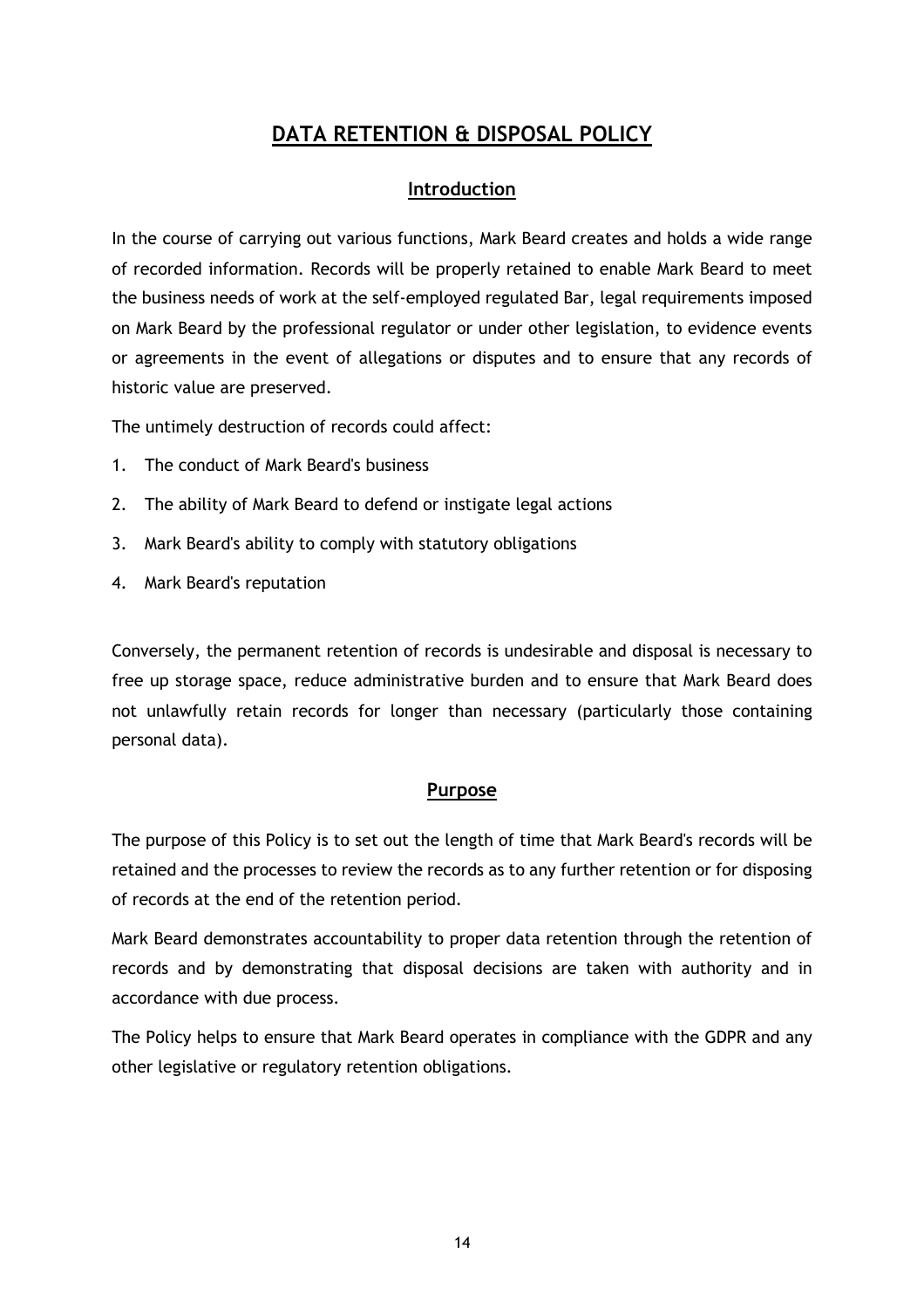#### **Scope**

This Policy covers all data, information and records processed by Mark Beard as a Data Controller wherever created or held and on whatever media, including: on paper; in electronic files (including databases, word processing documents, power point presentations, spreadsheets, webpages, PDF files, and e-mails); and photographs, scanned images, DVD-ROMs and videos.

This Policy covers all data, information and records processed by Mark Beard as a Data Controller wherever created or held and such records may include, but are not limited to: client files; minutes of meetings; submissions from external parties; contracts and invoices; registers; legal advice; file notes; financial accounts; employee information; and publications.

#### **Application**

The Policy applies equally to Mark Beard as a Data Controller and whoever or whatever may act as a Data Processor for Mark Beard including Chambers, employees on a substantive or temporary contract, service providers, contractors, and any and all associated persons who work for Mark Beard.

#### **Minimum Retention Period**

Unless a record has been marked for 'permanent preservation' Mark Beard's policy will be to only be retain data for a period of 15 years. This minimum retention period has been formulated on the basis that this allows a client or third party to issue proceedings or a complaint against Mark Beard within then applicable limitation period of six years, plus a period of three years to allow for appeals or the active period of a case to elapse before limitation starts to run.

The minimum retention period has been calculated taking account of:

- 1. The business need of Mark Beard's practice
- 2. Applicable legislation
- 3. The need for Mark Beard to respond to complaints
- 4. The ability of Mark Beard to take or defend legal action.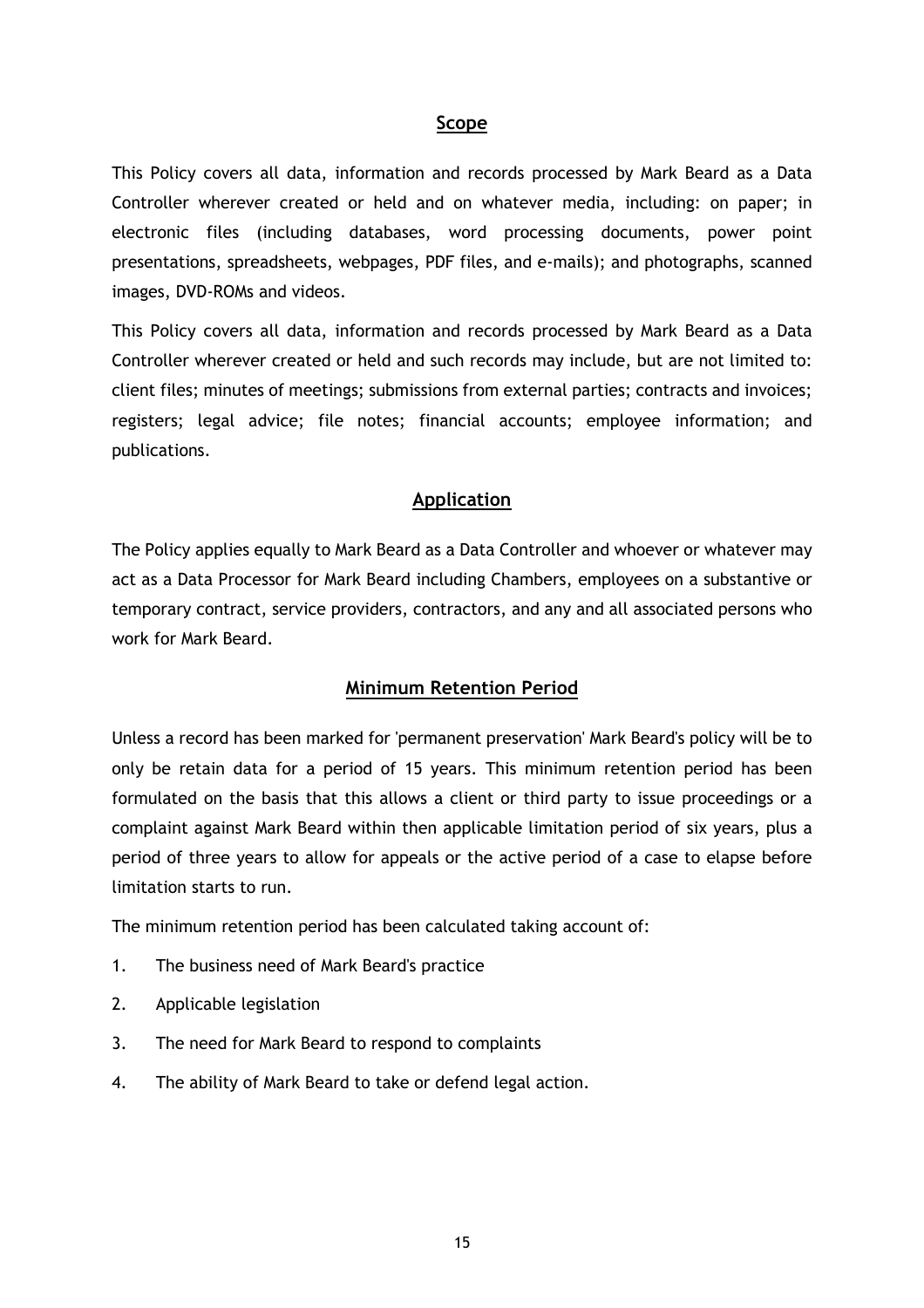### **Disposal**

### What is Disposal?

Mark Beard is responsible for ensuring that all data held is periodically reviewed at least annually to determine whether any retention periods have expired. This will take the form of assessing the 'Last Modified' or 'Date Saved' metadata for electronic files, the noted 'Case Closed' date on paper files, or the 'Date Sent' metadata for emails. Once the retention period has expired, the data will be reviewed and a 'disposal action' agreed upon.

A 'disposal action' is:

- 1. The destruction of the record
- 2. The retention of the record for a specific further period in order to facilitate Mark Beard's practice, or
- 3. Alternative disposal of the record e.g. returning papers to the instructing solicitor

#### Making and Recording the Disposal Decision

A review of the data will take place as soon as possible after the expiry of the retention period or, if that is not feasible, the data will be retained and a later review date set. This may not be a detailed or time-consuming exercise but there will be a considered appraisal of the contents of the data. The review will be conducted by the Mark Beard.

The disposal decision will be reached having regard to:

- The on-going business and accountability needs of Mark Beard's practice
- Applicable legislation
- Whether the record has any long-term historical or research value
- The best practice in the legal industry
- Any costs associated with continued storage versus costs of destruction;
- The legal, political and reputational risks associated with keeping, destroying or losing control over the record.

### **Destruction**

No destruction of data will take place without assurance that:

• The data is no longer required by any part of Mark Beard's practice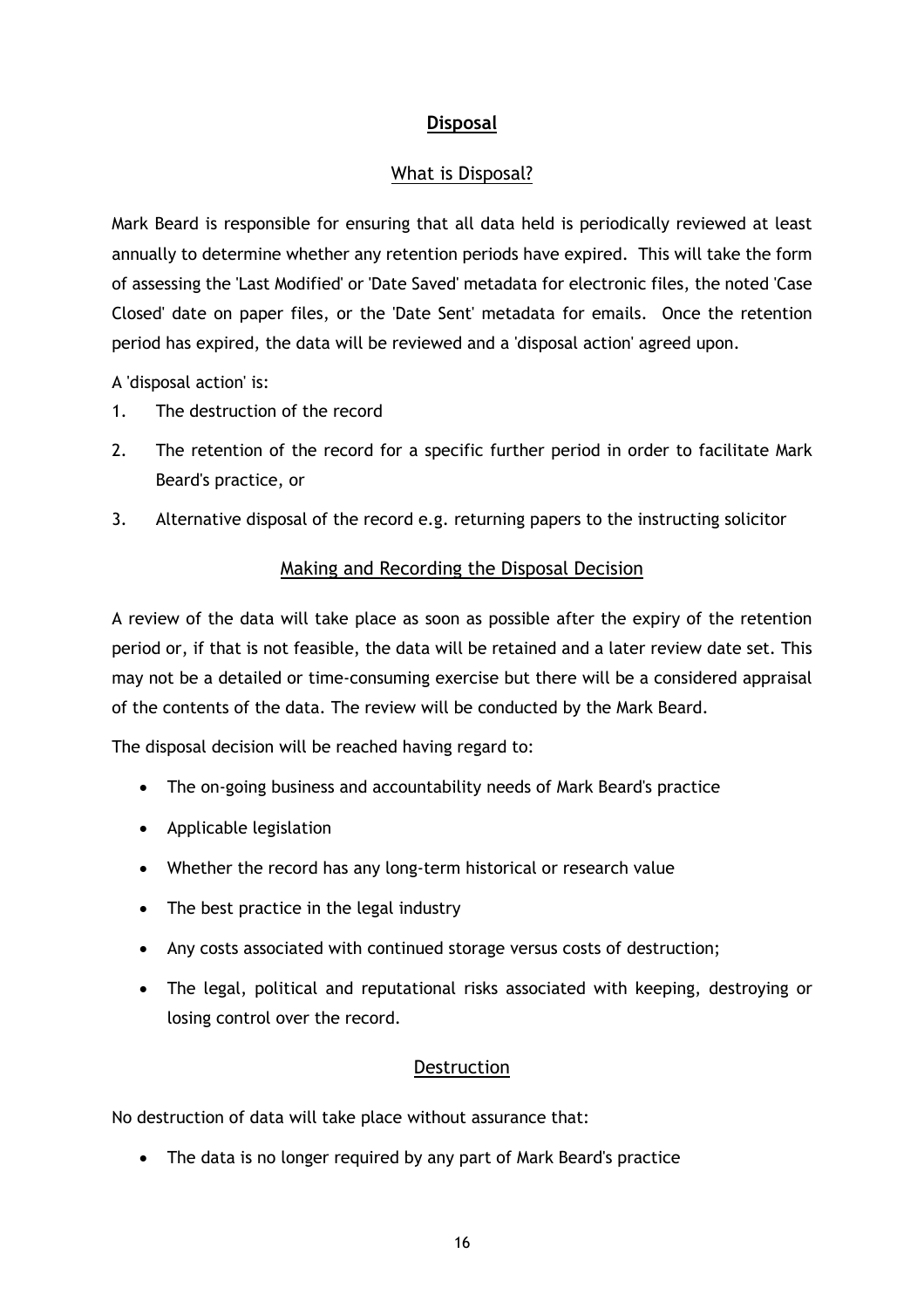- No work is outstanding on any instructions on the case in question or any related case
- No litigation or investigation is current or pending which affects the data
- There are no current or pending FOIA or GDPR subject access requests which affect the record.

### Destruction of Paper Records

Destruction will be carried out in a way that preserves the confidentiality of the data. Nonconfidential records may be placed in ordinary rubbish bins or recycling bins. Confidential records will always be placed in confidential waste bins or shredded and placed in paper rubbish sacks for collection by an approved disposal firm. All copies, including security copies, preservation copies and backup copies will be destroyed at the same time in the same manner.

### Destruction of Electronic Records

All electronic records will be either physically destroyed or wiped. Deletion of the files simply by over-writing will not be sufficient, save that the data may be deleted pending the eventual physical destruction or wiping of the device in question.

### Further Retention

Upon review the data may be retained for a further period if it has on-going business value or if there is specific legislation which requires it to be held for a further period.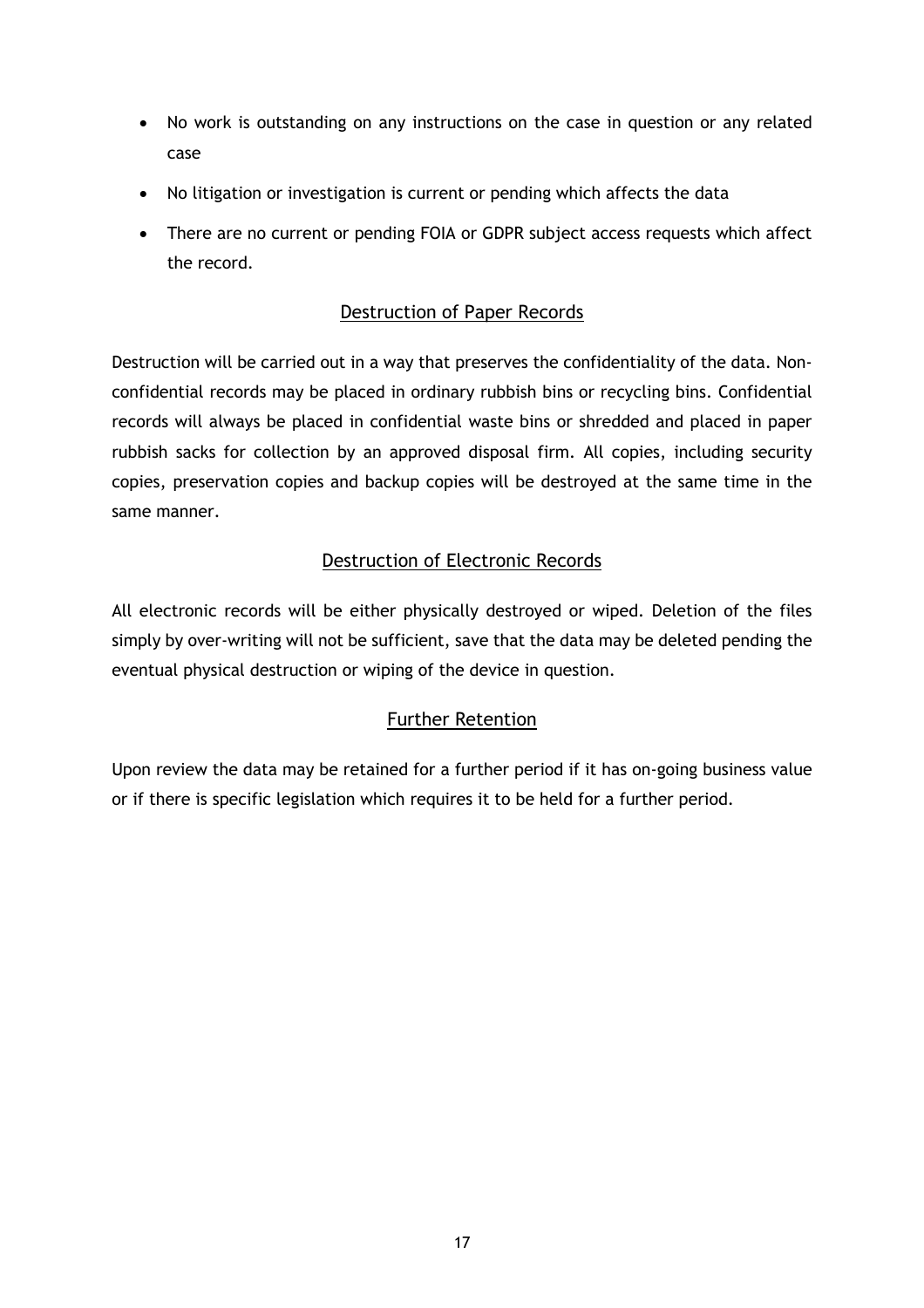

# **SUBJECT ACCESS REQUEST POLICY**

### **Subject Access Requests**

All individuals who are the subject of personal data held by Mark Beard are entitled to:

- 1. Ask what information Mark Beard holds about them and why
- 2. Ask how to gain access to it
- 3. Be informed how to keep it up to date
- 4. Be informed how the company is meeting its data protection obligations

If an individual contacts Mark Beard requesting this information, this is called a subject access request. This request is to be dealt with promptly and in any event within one month. Mark Beard can be contacted at the address at the top of this Policy.

Mark Beard may carry out any of the following before releasing data further to a subject access request:

- 1. Request photographic proof of identification before sharing any information.
- 2. Check if there are any exemptions contained within the GDPR which prevent the sharing of this information with the data subject
- 3. Clarify and request further details about the subject access request if it is unclear before providing a copy of all information within one calendar month of receipt of a clear request.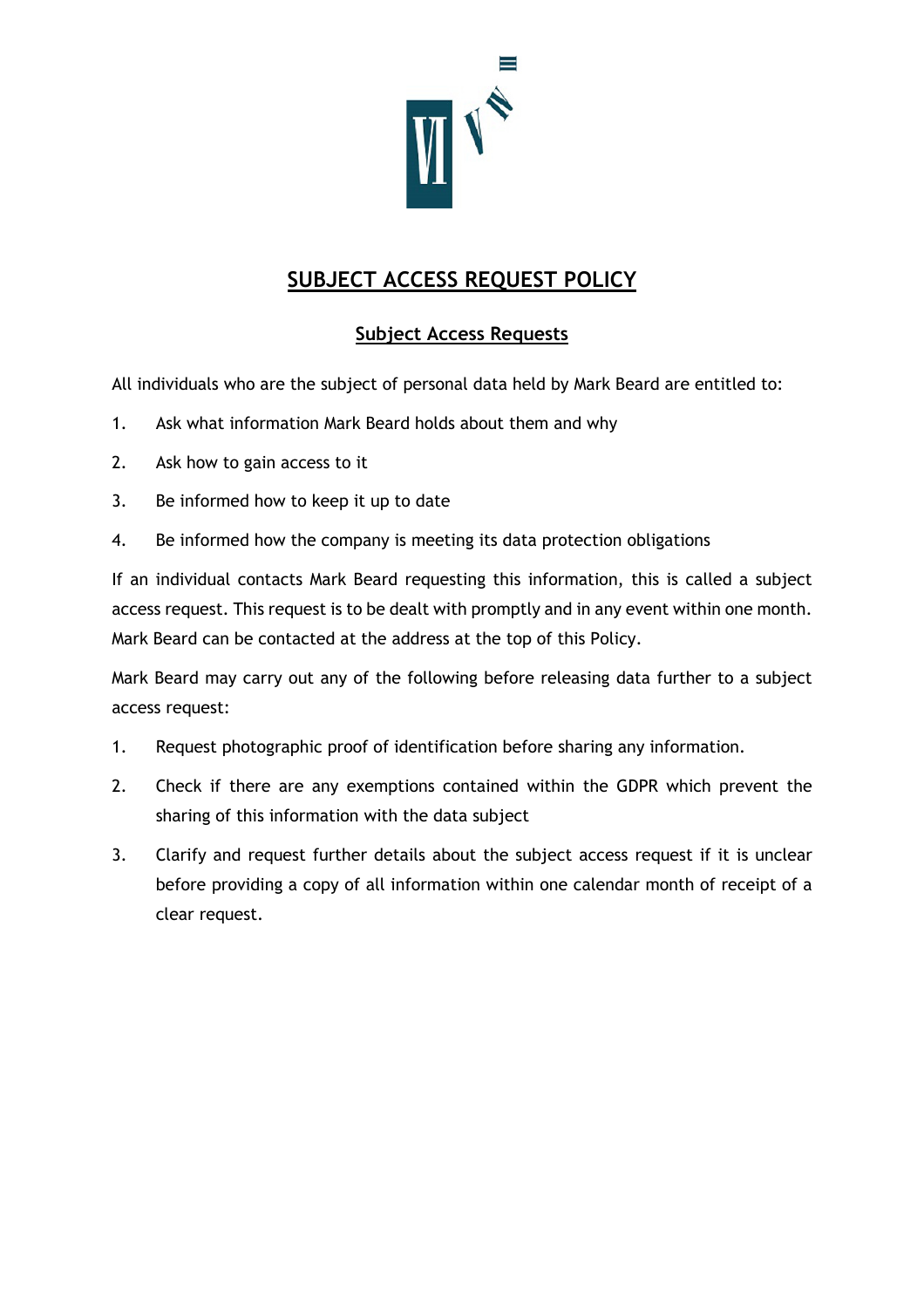

# **DATA BREACH MANAGEMENT CHECKLIST**

## **Introduction**

This Policy will apply as a Checklist to guide Mark Beard through the steps necessary upon any data breach or suspected data breach occurring in respect of data for which Mark Beard is the Data Controller

A data protection breach is defined as "a breach of security leading to the accidental or unlawful destruction, loss, alteration, unauthorised disclosure of, or access to, personal data transmitted, stored or otherwise processed".

Mark Beard will also follow the Chambers Data Protection Breach Reporting Procedure under the Chambers Data Protection, Privacy and Information Management Policy where appropriate.

### **Investigate**

Record details of the data breach:

- 1. Describe the incident in as much detail as possible.
- 2. When did the incident happen?
- 3. How did the incident happen?
- 4. Has there been any delay between the breach happening and the breach being investigated?
- 5. What is the scope of the breach?
- 6. What data has been breached?
- 7. How many data subjects are affected?
- 8. Are any of the data subjects at risk as a result of the breach?
- 9. What type of information is involved? Is it commercial or personal?
- 10. What can happen to the information? How could it be used to a detrimental effect? What action could be taken to deal with those effects?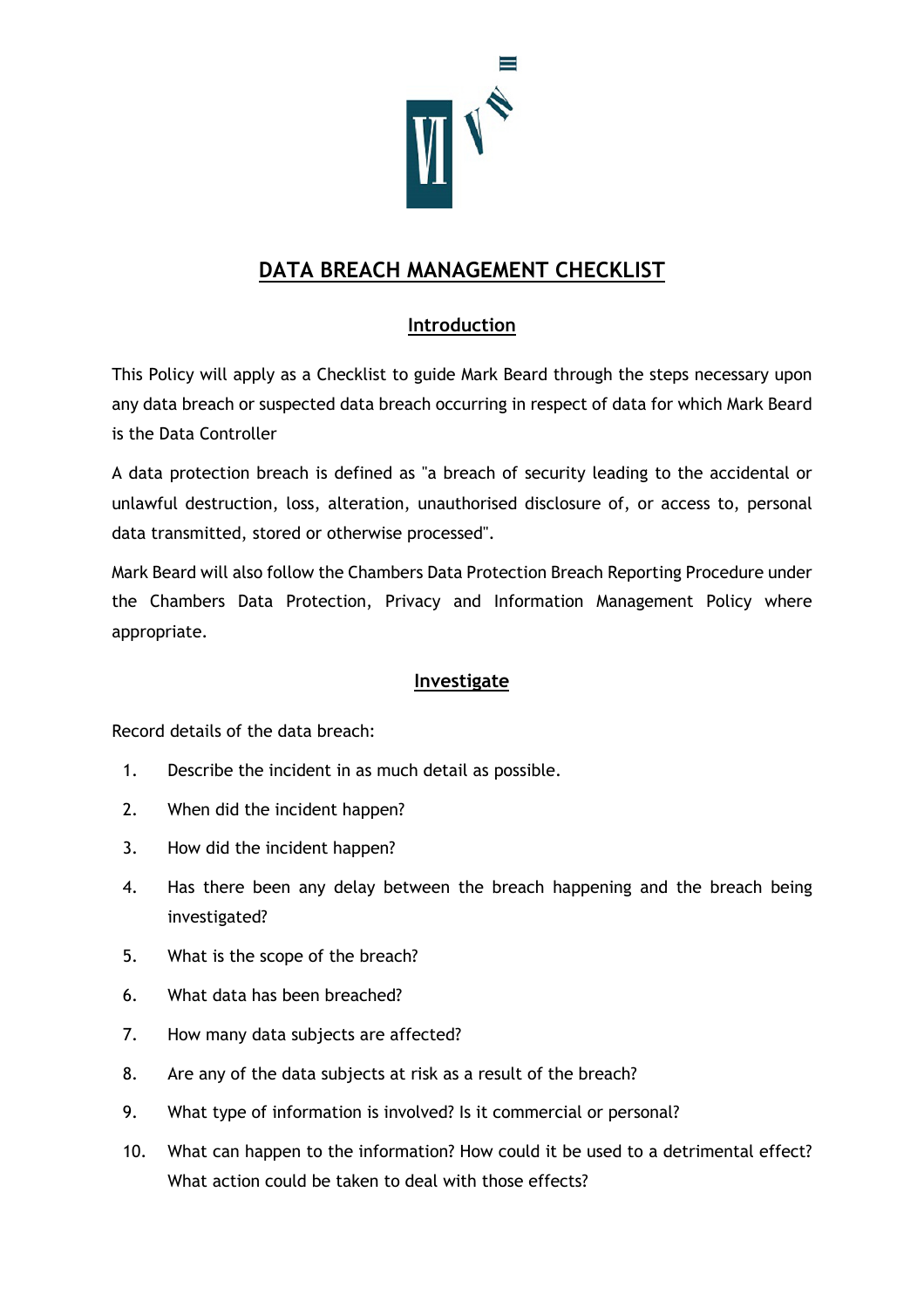11. If data has been lost or stolen, are there any safeguards in place such as encryption?

### **Containment**

Record what technical systems have been affected:

- 1. Emails
- 2. Cloud or server storage
- 3. Case or practice management systems
- 4. Mobile devices
- 5. Home or Chambers internet access

What can you do to prevent further loss or consequences?

#### **Notification**

Consider who needs to be notified of the breach:

- 1. Instructing solicitors or department, or direct access client if appropriate
- 2. Individuals who are the subjects of the data
- 3. Chambers' Data Protection Officer
- 4. Head of Chambers
- 5. Chambers' Senior Clerk
- 6. Email and/or Chambers' case management systems service provider
- 7. Police
- 8. Bar Standards Board
- 9. Information Commissioner's Office
- 10. Professional indemnity insurer
- 11. CJSM

#### **Sources of Assistance**

Do you need to get legal advice?

Do you need PR assistance in relation to media attention?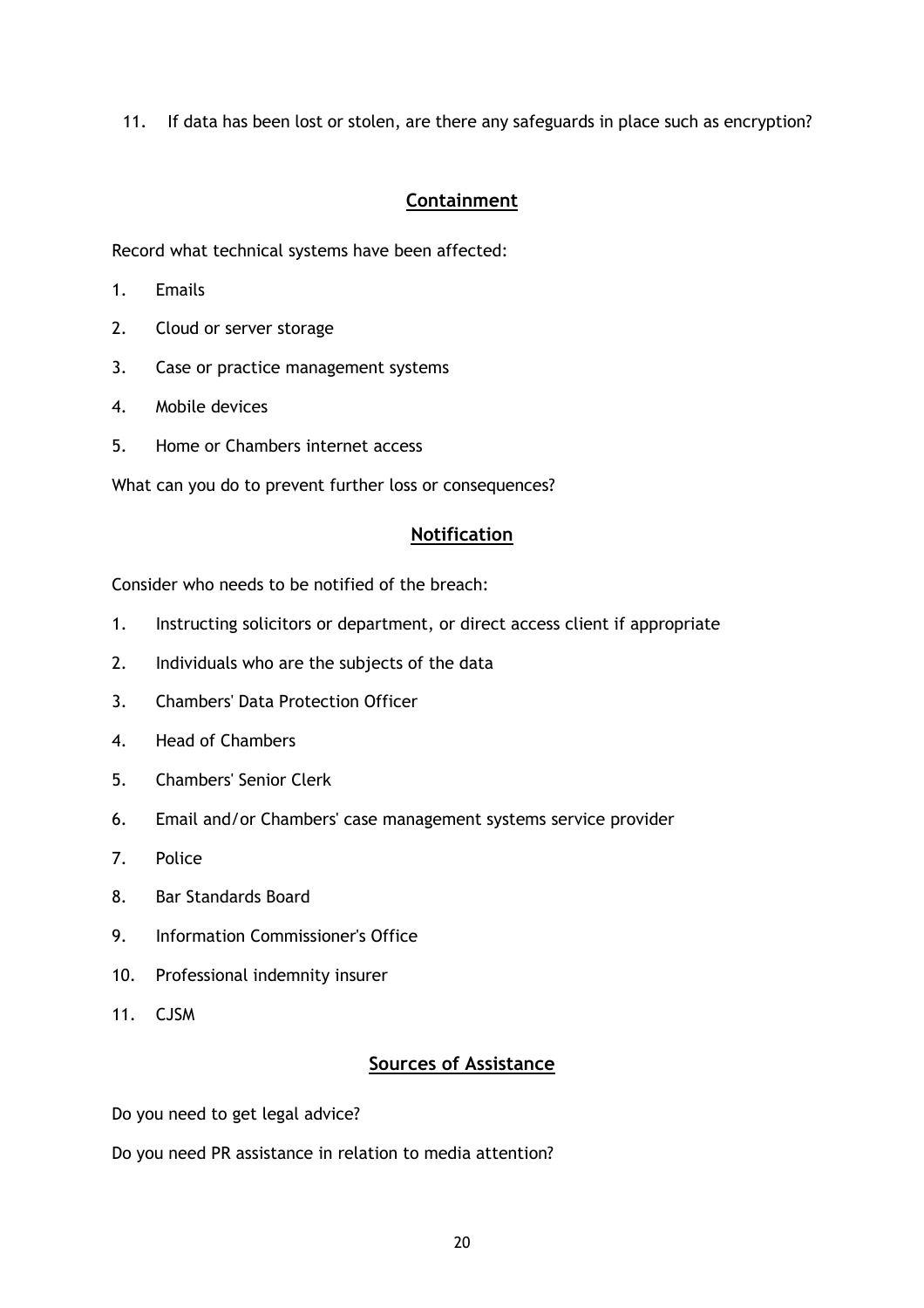Can your IT providers help?

Can Chambers assist?

### **Communications**

Ensure that every person provided with information about the incident understands the need for confidentiality.

Ensure that there is a clear communication strategy with a central point of contact.

All communications relevant to the incident should be restricted to an agreed group of people to avoid any unintended waiver of privilege or other unplanned disclosure of information.

#### **Evaluation**

Assess why the breach occurred and review systems to prevent recurrence.

Prepare a report in writing for the ICO if the data breach is reportable.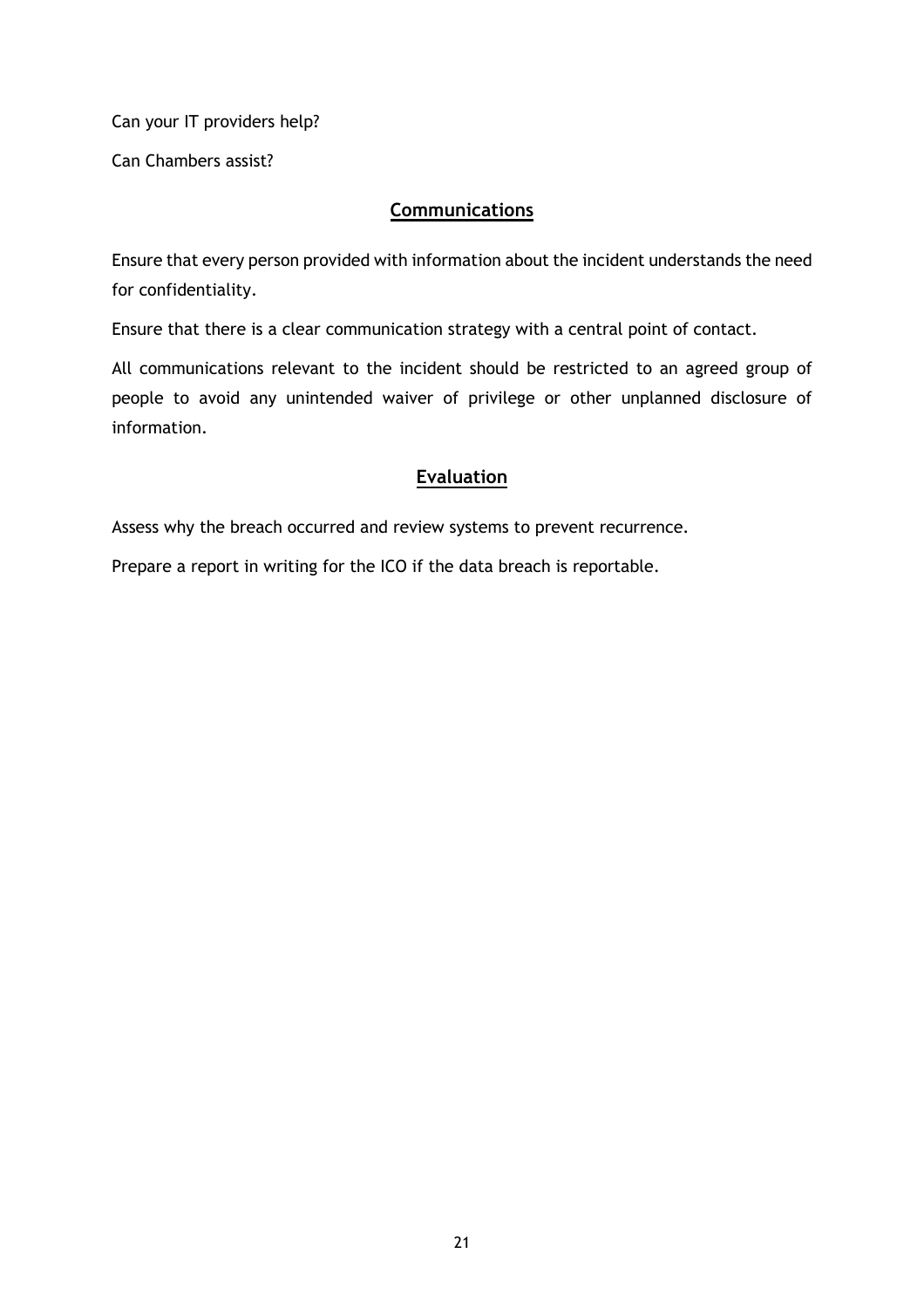

# **JOINT CONTROLLERS DATA SHARING AGREEMENT**

*Between*

Mark Beard

Registered Data Controller Ref No. [insert number]

*and*

Any Data Controller instructing Mark Beard to carry out regulated activities as a barrister

#### *Dated*

The date instructions are received

#### **Introduction**

- 1. The parties to this Agreement will work together to advise, provide expertise to or represent lay clients in legal proceedings. The exchange of information facilitates this partnership and should always adhere to legal requirements under the GDPR.
- 2. For the purposes of this Agreement the Parties jointly handle and process personal data and sensitive personal data as defined in the GDPR and are accordingly Joint Data Controllers within the meaning of the GDPR. This joint control is primarily applicable to the personal data of a lay client(s) where the instructing party is Mark Beard's professional client.

### **Parties**

- 3. This Joint Controllers Data Sharing Agreement ("Agreement") is between:
	- (1) Mark Beard as a Data Controller

and

(2) Any Data Controller instructing Mark Beard

(each "a Joint Party" and together "the Joint Parties')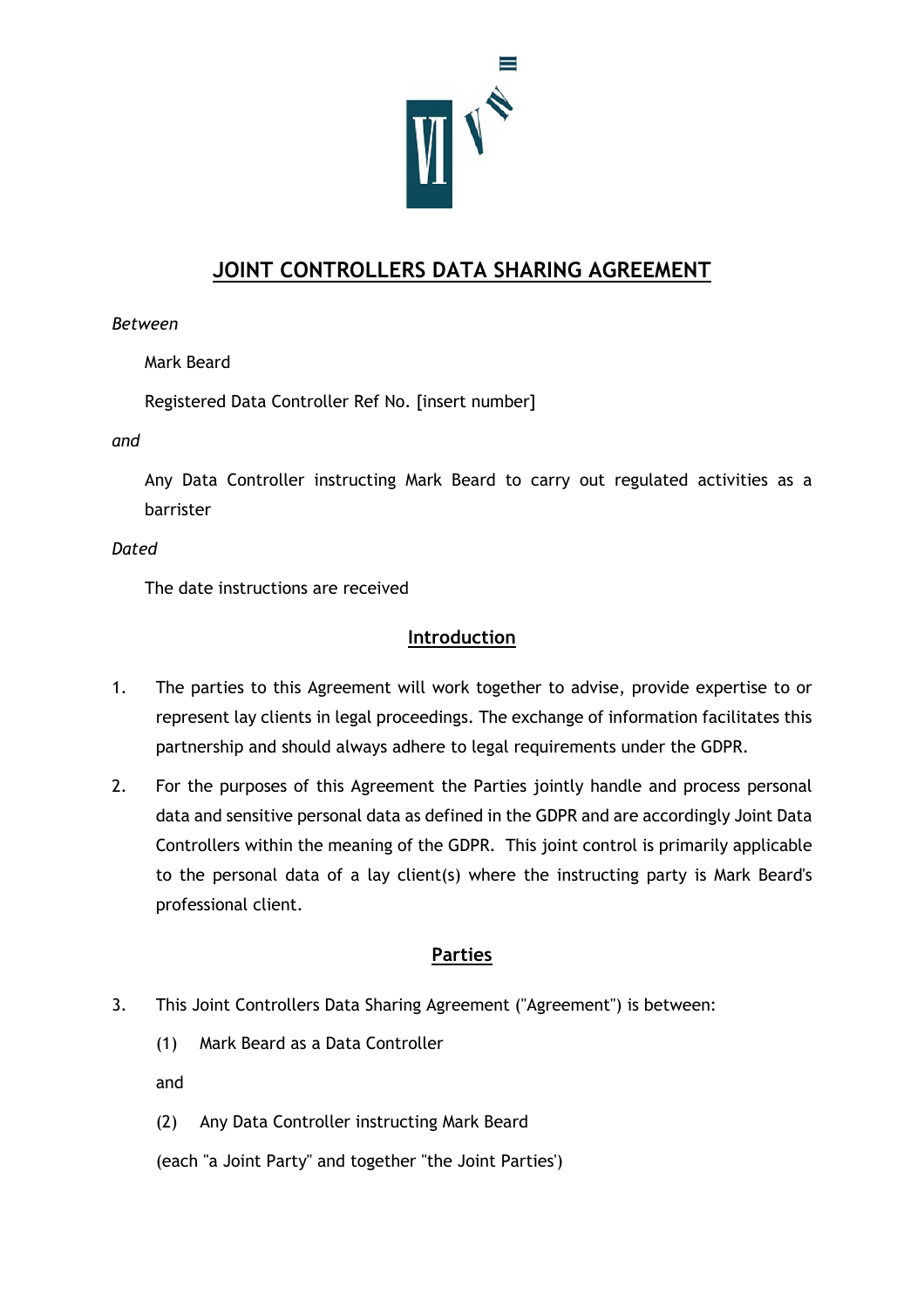### **Supplemental Agreement**

- 4. This Agreement is supplemental to any other separate contract entered into between the Joint Parties and exists to ensure that there are sufficient security guarantees in place for the safe sharing of personal data and sensitive personal data in accordance with the GDPR.
- 5. Information to which this Agreement relates must be handled in accordance with the appropriate legislative and regulatory environment and each Joint Party's relevant policies and procedures.

### **Commencement of Agreement**

6. This Agreement will commence immediately upon Mark Beard receiving formal instructions from a Data Controller to carry out any task appropriate for a barrister and upon the transfer of any personal data to Mark Beard, if transferred prior to formal instruction, and where Mark Beard and the other Joint Party are Joint Data Controllers.

#### **Length of Agreement**

7. This Agreement will remain in place until terminated by either Joint Party and will apply to all cases for all clients that the Joint Parties work on together, now and in the future, unless expressly stated otherwise.

### **Definitions**

8. For the purposes of this agreement "Relevant Information" shall mean any or all personal or sensitive personal data (as defined by the GDPR) relating to a client or clients or a case on which the Joint Parties are working together, or the personal or sensitive personal data of data subjects within that client or clients, or connected with the case in question in any fashion.

### **Purpose and Objectives of the Data Sharing**

9. The purpose of the sharing of data detailed in this Agreement is to provide legal advice and representation to the client or clients.

### **Transfer and Frequency of Data**

10. Relevant Information will be shared as and when required for both Joint Parties to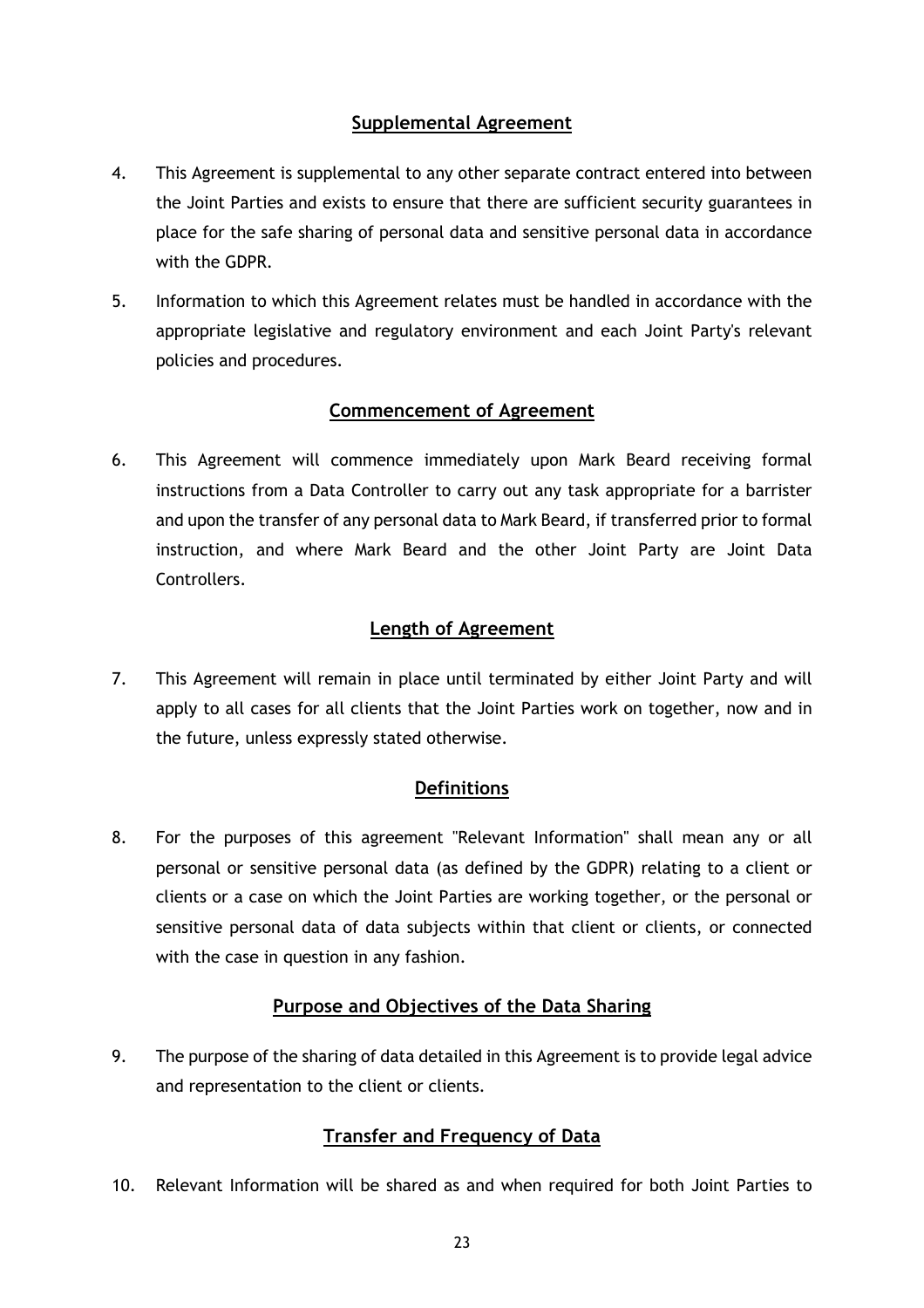discharge their responsibilities to the client(s) and to provide representation in the case appropriately.

### **Access & Security**

- 11. Under no circumstances should Relevant Information be left unattended or processed in any way that is unsecure.
- 12. Each Joint Party shall notify the others as soon as is practicable, and at a maximum within five working days, if they become aware of any unauthorised or unlawful processing, loss, damage or destruction of the Relevant Information. This includes any 'near misses' and any incidents reported to the ICO. It is the responsibility of the Joint Party managing the incidents to investigate, report and escalate them as appropriate to the necessary regulatory bodies.
- 13. Relevant Information will be shared on a strict need-to-know basis only and will only be processed by employees or third-party Data Processors of either Joint Party in order for them to perform their duties in accordance with one or more of the defined purposes.
- 14. Each Joint Party shall ensure that any processor, agent or subcontractor instructed by them to process Relevant Information will process such information in accordance with the GDPR, and that all appropriate data sharing or processing agreements or contracts are in place.
- 15. Each Party will ensure that all staff with access to the Relevant Information have received appropriate data protection or information governance training and are aware of the confidential nature and duties placed on those processing such information. This includes ensuring they have appropriate monitoring policies and procedures in place for all staff.
- 16. Failure to meet the standards within this Agreement will result in Relevant Information not being shared, which could result in the termination of this and other service agreements.

### **Processing of Relevant Information**

- 17. Each Party remains responsible for the Relevant Information held and processed within their own systems.
- 18. Each Joint Party will ensure Relevant Information will not be processed outside of the European Economic Area without the appropriate safeguards being in place to satisfy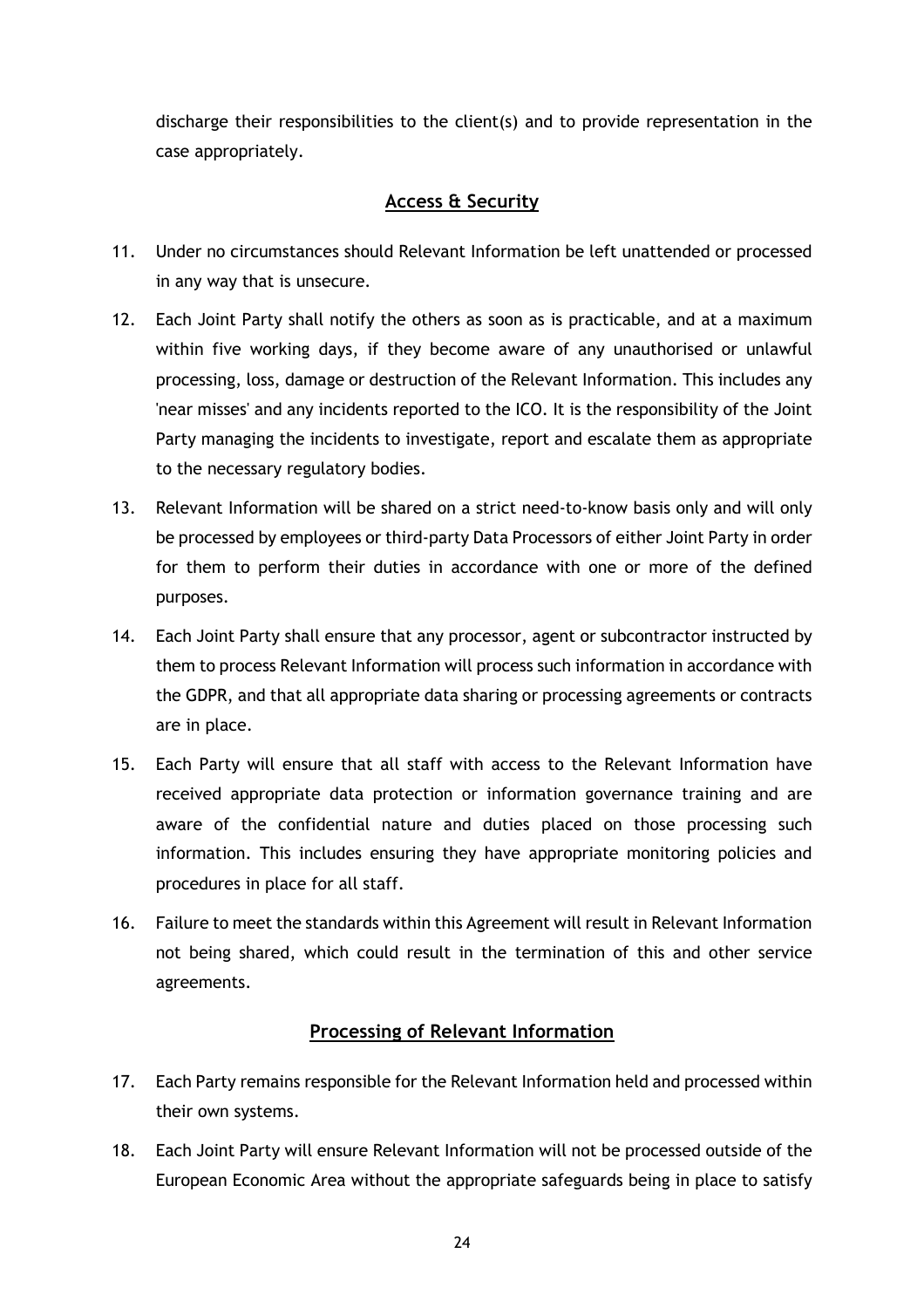the GDPR.

19. Each party will comply fully with the GDPR and other relevant legislation. Particular attention must be paid to Principle 6 and ensuring the security of Relevant Information and systems. Each Joint Party will protect such information from unauthorised or unlawful processing, accidental loss, destruction or damage, and acknowledge that they have implemented the required technical and organisational measures.

#### **GDPR and the Freedom of Information Act 2000 Subject Access Requests**

- 20. Each Party is responsible for complying with complaints, queries and objections regarding Relevant Information sharing, subject access and freedom of information requests directed to their respective organisation in line with the relevant legislation or policies in practice. Each individual request must be dealt with on a case by case basis and the consequences of their decisions (for example, to object to sharing) must be clearly explained to the individuals in writing by the party receiving the request.
- 21. Each Party shall inform the other of any data subject access requests made in respect data which is jointly controlled.

#### **Retention periods**

22. Relevant Information will be retained in line with each party's data retention policy, which both parties confirm meets the requirements under the GDPR.

#### **Disposal of information**

23. Both Parties are individually responsible for deleting or safely disposing of Relevant Information when it is no longer required in line with their own data protection policies, which both parties confirm meet the requirements of the GDPR.

#### **Termination and Variation**

- 24. Any Party may terminate this Agreement by giving one calendar month's notice in writing to the other Parties. The terms of this agreement remain binding on any information shared and retained throughout its lifecycle, irrespective of whether the party remains a current signatory to this agreement.
- 25. Any proposed changes to the Parties involved in this Agreement, to the purposes of the information sharing, the nature or type of information shared or manner in which the information is to be processed and any other suggested changes to the terms of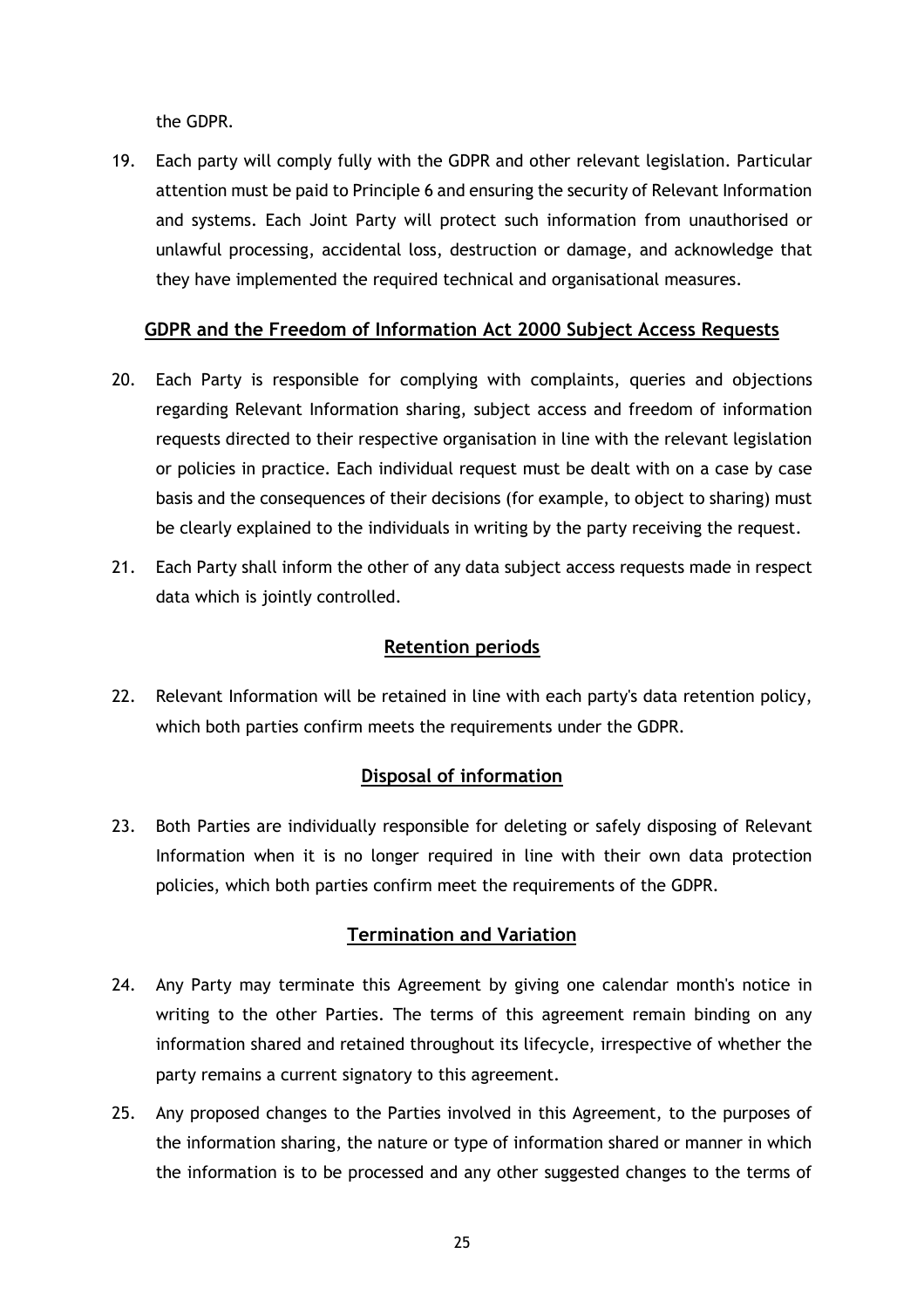this Agreement must be notified immediately to key contacts within each party so that the impact of the proposed changes can be assessed.

26. This Agreement shall be governed and construed in accordance with English Law and the parties agree to submit to the exclusive jurisdiction of the Courts of England and Wales.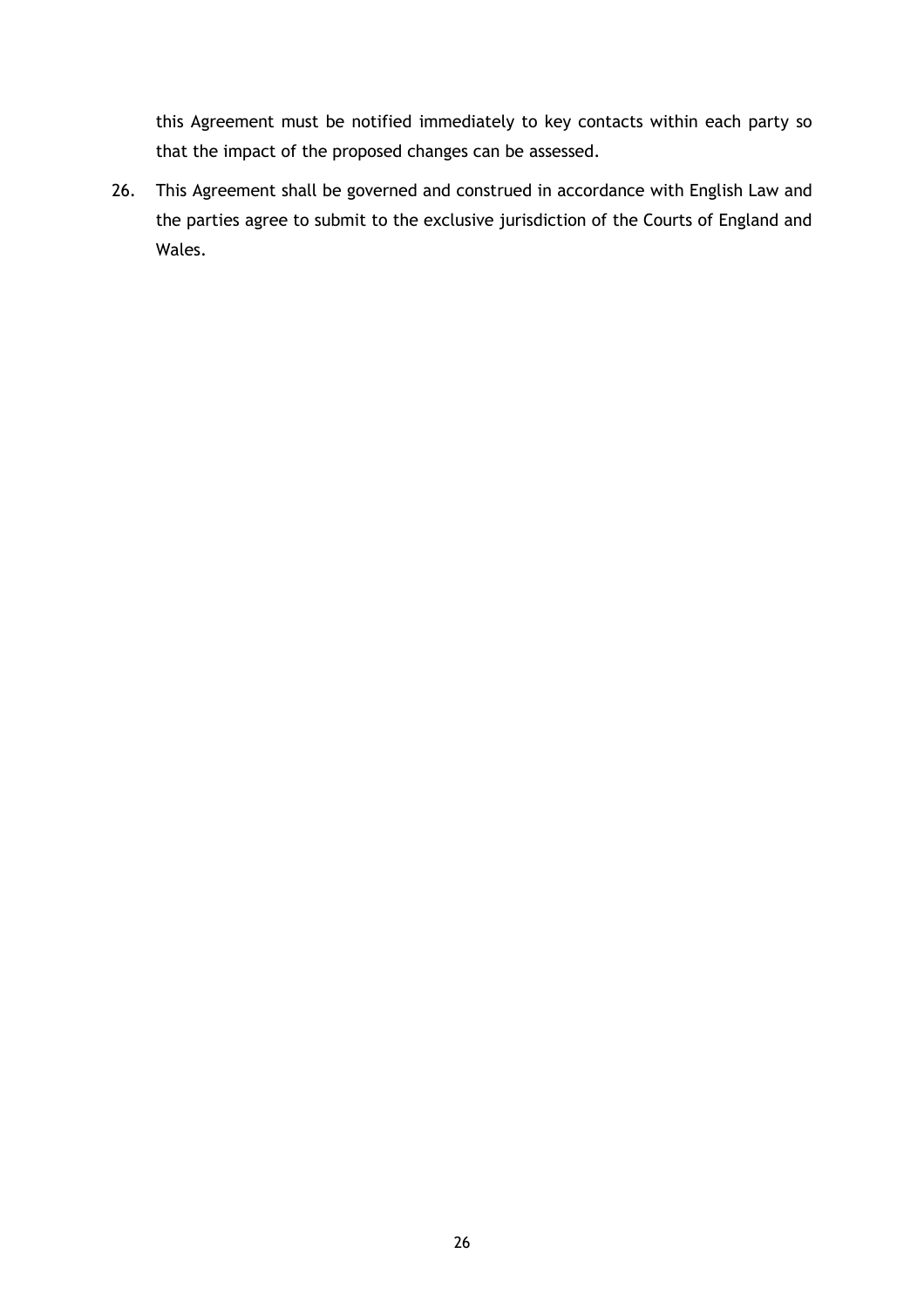

# **DATA CONTROLLER AND DATA PROCESSOR AGREEMENT**

*Between*

Mark Beard

Registered Data Controller Ref No. [insert number]

*and*

Any Data Processor instructed or contracted by Mark Beard to carry out any form of data processing

*Dated*

The date instructions are received, or a contract for services is formed

#### **Introduction**

- 1. Mark Beard will instruct Data Processors to act to process personal data for which Mark Beard is the applicable Data Controller.
- 2. Because the services require the processing of personal data and sensitive personal data, the GDPR is engaged. Mark Beard remains the Data Controller and legally responsible for that data processing under the GDPR.
- 3. The 6th Principle of the GDPR requires a Data Controller, when using the services of another organisation or company to process personal data on their behalf (a Data Processor), to:
	- a) Choose a Data Processor which can provide sufficient guarantees about their data security measures to protect the personal data they will be processing as part of the contract
	- b) Take reasonable steps to make sure those security measures are in place and sustained
	- c) Document what the Data Processor is allowed to do with the personal data in a written contract. The contract must include: what they can and what they cannot do with the personal data; what security measures must be in place to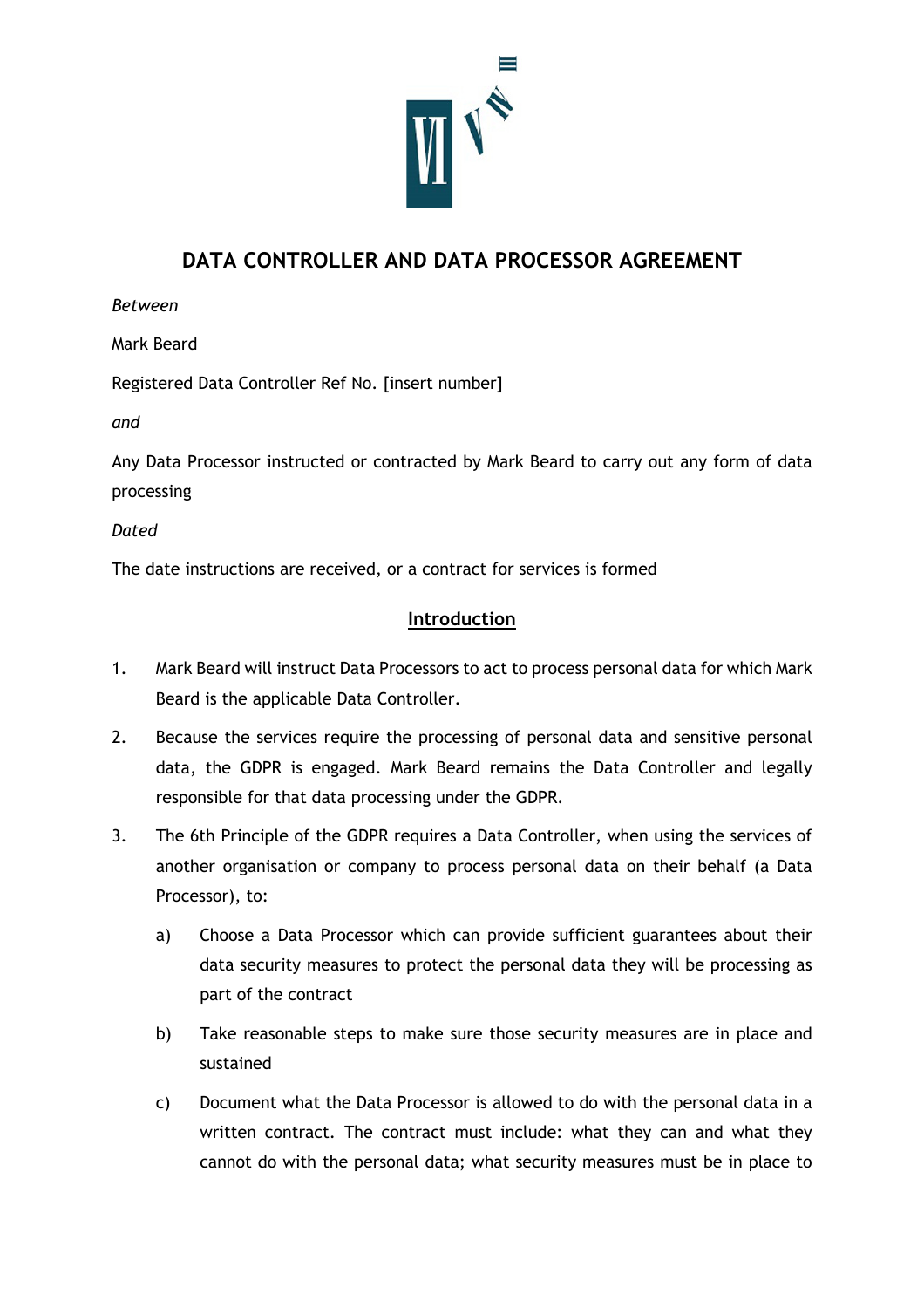protect the data; what procedures must be followed if there is a data breach; and any other arrangements i.e. sub-contracting, termination of contract etc. that needs to be included to secure and control the data, including the requirement for the Data Processor to comply with obligations equivalent to those imposed on the Data Controller by the 6th Principle.

- d) Take steps to ensure that: the personal data remains protected; the liabilities and risks are appropriately managed; data is processed lawfully; and the contract is legally enforceable.
- e) Not allow processing of personal data unless the processing is carried out under the written contract, and only when the Data Processor is instructed to process personal data by the Data Controller.

Mark Beard as a Data Controller wishes to engage the services of the Provider as a Data Processor to process personal data which Mark Beard controls as a Data Controller.

#### **Parties**

- 4. This Data Controller and Data Processor Agreement ("Agreement") is between:
	- (1) Mark Beard as a Data Controller

And

(2) Any Data Processor (within the meaning of the GDPR) instructed or contracted by Mark Beard to provide services where personal data controlled by Mark Beard is processed ("the Provider")

(each "a Party" and jointly "the Parties")

### **Supplemental Agreement**

- 5. This Agreement is supplemental to any other separate contract entered into between the Parties (a "Main Contract") and exists to ensure that there are sufficient security guarantees in place for the safe processing of personal data and sensitive personal data in accordance with the GDPR.
- 6. Information to which this Agreement relates must be handled in accordance with the appropriate legislative and regulatory environment and each Party's relevant policies and procedures.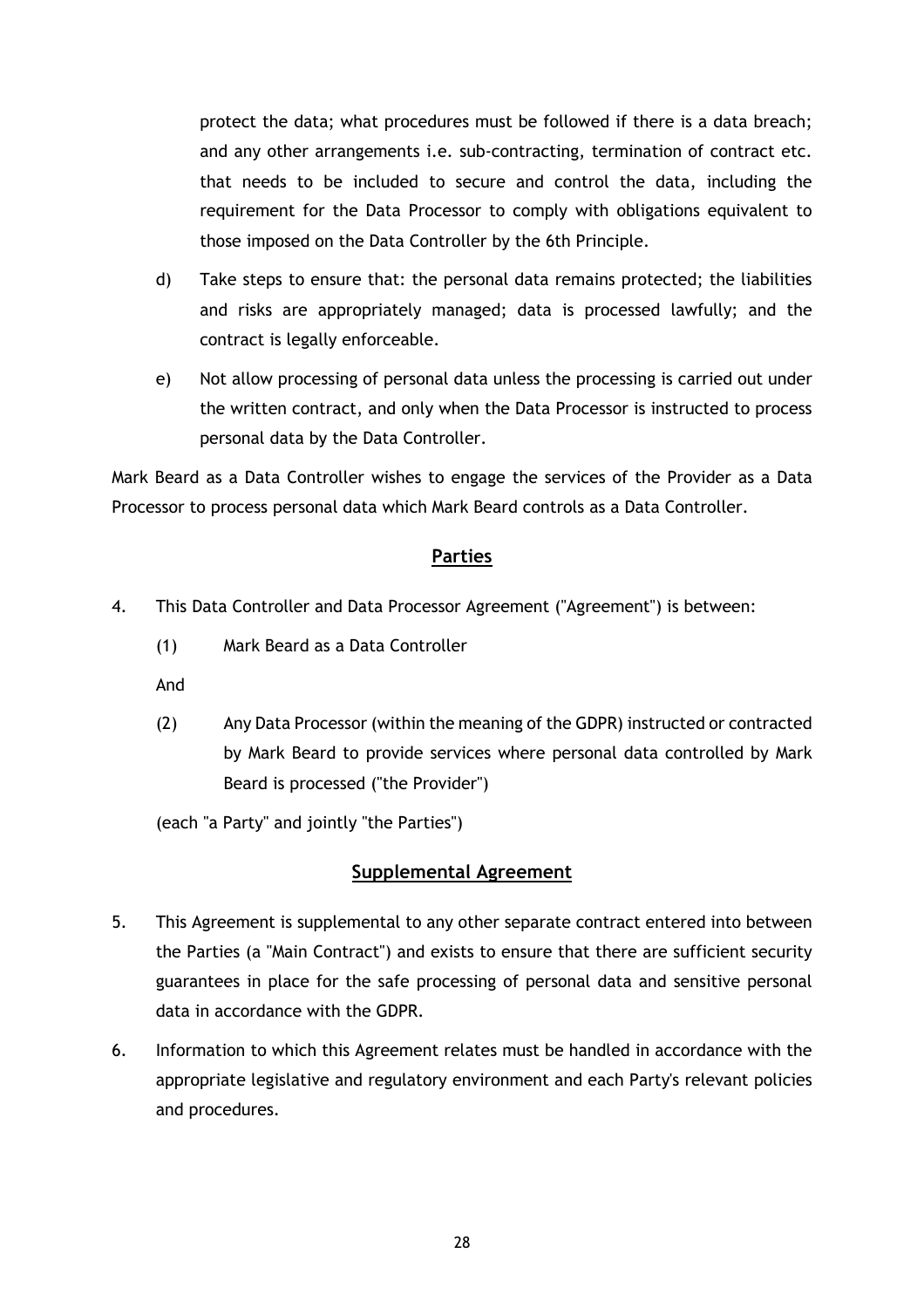#### **Commencement of Agreement**

7. This Agreement will commence immediately upon Mark Beard sending instructions to, or contracting with, the Provider to carry out any task involving the processing of personal data and upon the transfer of any personal data to such a Data Processor in any event.

#### **Length of Agreement**

8. This Agreement will remain in place until terminated by either Party or until the Provider ceases to process personal data for Mark Beard under any Main Contract.

#### **Data Controller Rights and Responsibilities**

- 9. Mark Beard is the Data Controller of the personal data and is responsible for ensuring it is processed fairly and lawfully and in accordance with the GDPR.
- 10. Under the GDPR, it is the legal duty of a Data Controller to ensure the data protection Principles are met when personal data he or she controls is processed, unless an exemption applies.
- 11. Mark Beard remains legally responsible for the data processing carried out by the contracted Provider as Data Processor.
- 12. Mark Beard shall not instruct the Provider to process personal data under this Agreement where there is not a secure basis in law for that data to be processed.
- 13. Mark Beard, as the Data Controller, is entitled during the term of this Agreement to require the Provider to provide reasonable assurances that technical and organisational security measures adequately protect the personal data it is contracted to process.

#### **Data Processor Responsibilities**

- 14. As a Data Processor the Provider shall at all time process personal data only as instructed to do so by Mark Beard as the Data Controller and in accordance with the GDPR and this Agreement.
- 15. The Provider shall have in place appropriate technical and organisational security measures that protect the personal data it is contracted to process on behalf of the Data Controller from unauthorised or unlawful processing, accidental loss, destruction or damage.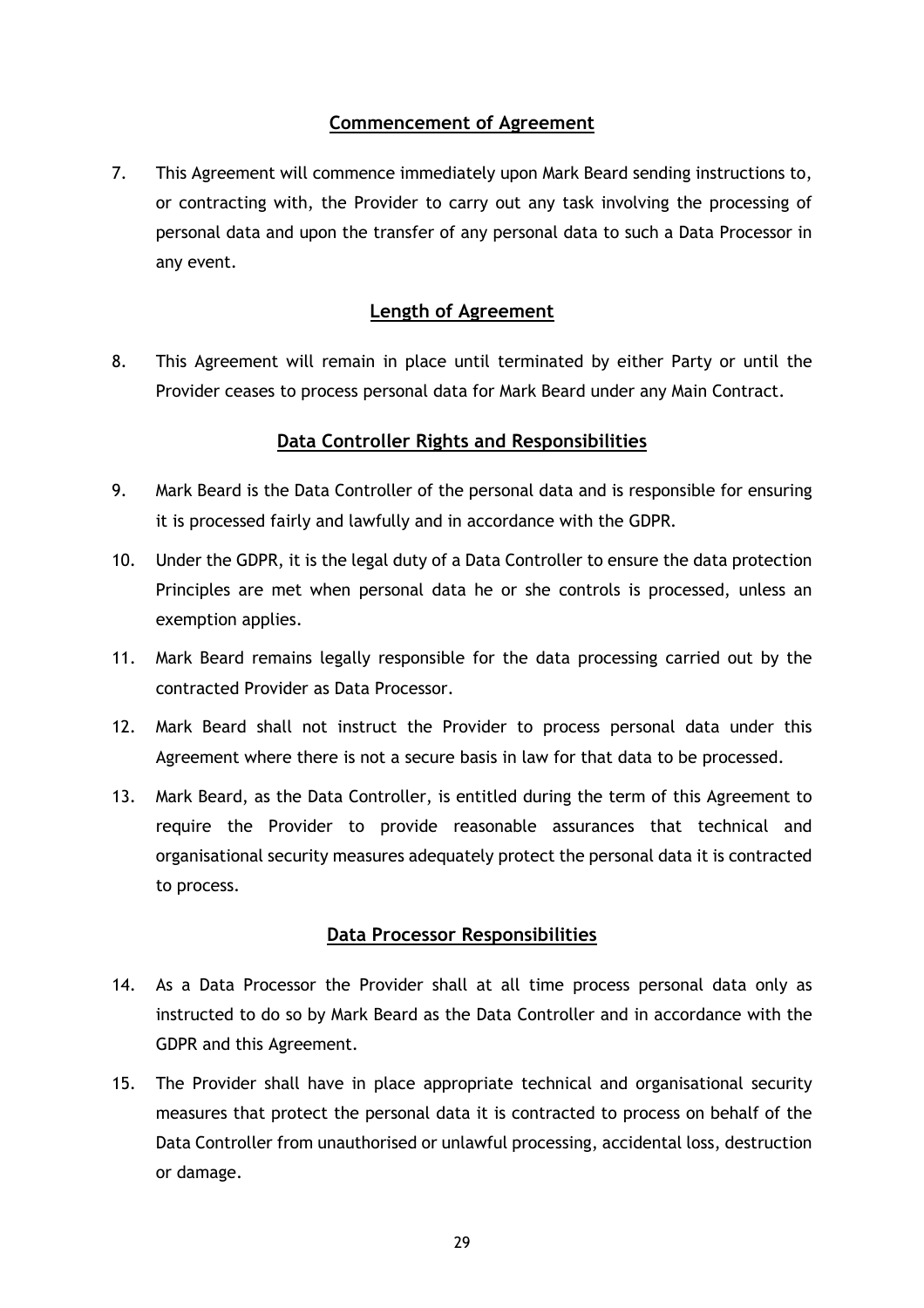- 16. The Provider shall provide reasonable assurances and guarantees to Mark Beard as required that those technical and organisational security measures in place are both appropriate and effective in protecting the processing of personal data.
- 17. The Provider agrees to maintain good information governance standards and practices, by meeting or exceeding the data protection requirements relevant for its services.
- 18. The Provider shall not share the personal data with any third party without the prior written permission of Mark Beard or process personal data in any way or for any purpose that it has not been instructed and authorised by Mark Beard, or sub-contract a third party to process Mark Beard's personal data without the prior knowledge and written agreement of Mark Beard, and only then having provided all the necessary assurance and guarantees of their adequate organisational and technical security measures.
- 19. The Provider shall not transfer or permit the transfer of the personal data on to any territory outside the European Economic Area without the prior knowledge and written agreement of Mark Beard.

#### **Data Security Requirements**

- 20. The Provider shall:
	- a) Have regard to the state of technological development and to the cost of implementing any measures, provide a level of security (including appropriate technical and organisational measures) appropriate to the harm that might result from unauthorised or unlawful processing of personal data or the accidental loss, damage or destruction of personal data and the nature of that personal data.
	- b) Ensure that access to the personal data is limited to those employees who need access to meet the Provider's obligations under this Agreement.
	- c) Take reasonable steps to ensure the reliability of their personnel who have access to Mark Beard's controlled personal data, which shall include ensuring that all staff engaged by the Provider: understand the confidential nature of the personal data; have received appropriate training in data protection prior to their use of the data; and have signed a written undertaking that they understand and will act in accordance with their responsibilities for confidentiality under contract.
	- d) Ensure that it has properly configured access rights for its staff, including a well-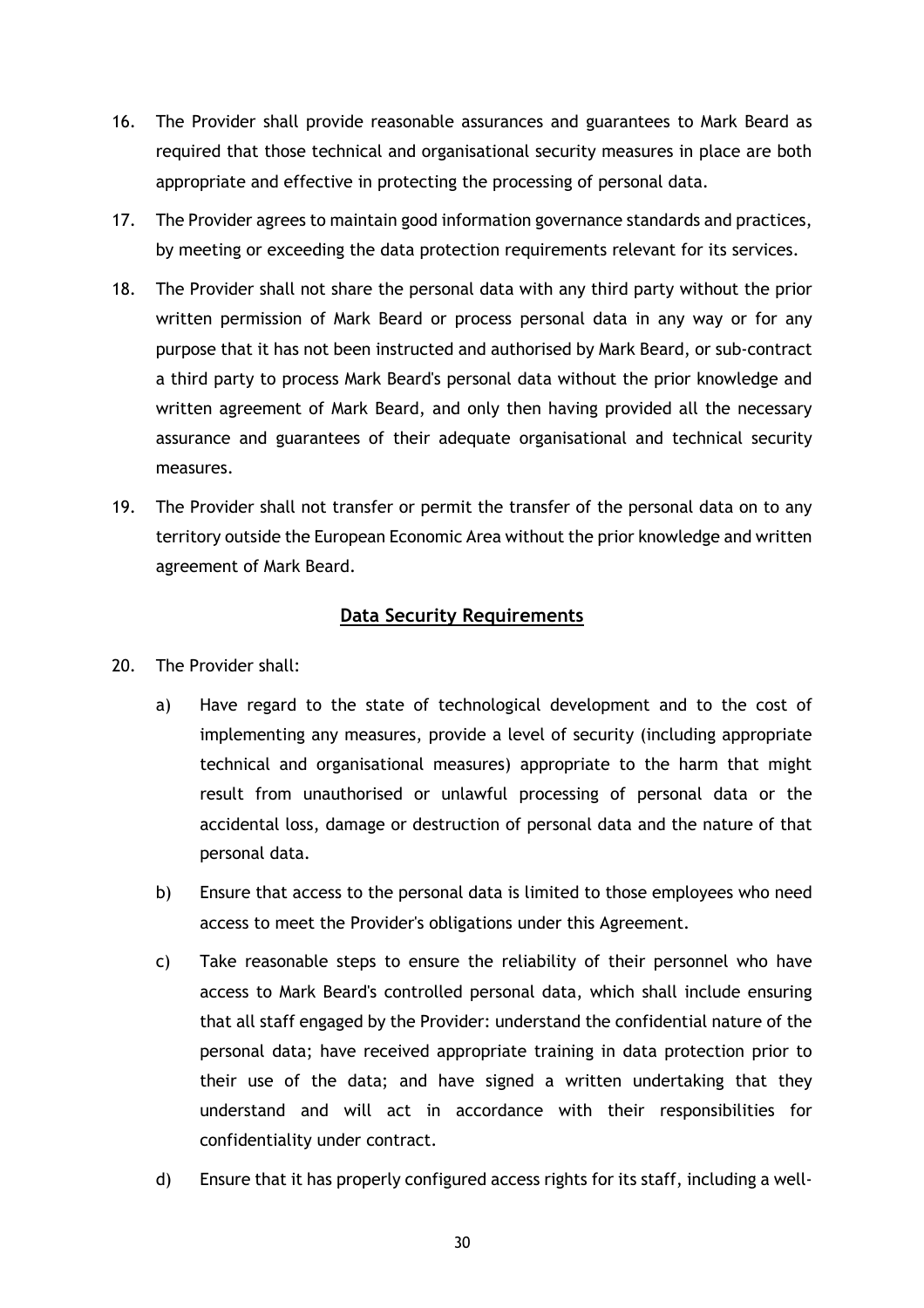defined starters and leavers process to ensure appropriate access control.

- e) Ensure that suitable and effective authentication processes are established and used to protect personal data.
- f) Ensure that the personal data is backed up on a regular basis and that any backup data is subject to vigorous security measures as necessary to protect the availability, integrity and confidentiality of the data
- g) Implement robust and tested business continuity measures to protect the confidentiality, integrity and availability of Mark Beard's controlled personal data.
- h) Encrypt data transferred electronically in accordance with national standards.
- i) Ensure that employees are not able to access data remotely, e.g. from home or via their own electronic device or internet portal, other than through a secure electronic network and in accordance with an organisational remote working policy.
- j) Only dispose of data securely and confidentially when it requires disposal.

#### **Information Breach Incident Reporting**

- 21. The Provider shall have procedures in place to monitor access and to identify unauthorised and unlawful access and use of personal data.
- 22. The Provider shall immediately report to Mark Beard any information security incidents relating to a personal data subject whose personal data controlled by Mark Beard and undertakes to also fully cooperate with Mark Beard's incident investigation requirements.
- 23. It is Mark Beard's responsibility as Data Controller to ensure that the incident is reported in accordance with the law and informing the relevant data subjects as appropriate.

#### **Secure Destruction**

- 24. The Provider shall ensure that personal data held in paper form (regardless of whether originally provided by Mark Beard or printed from the Provider's systems) is destroyed using a cross cut shredder or subcontracted to a confidential waste company.
- 25. The Data Processor shall ensure that electronic storage media used to hold or to process personal data is destroyed or overwritten when no longer in use.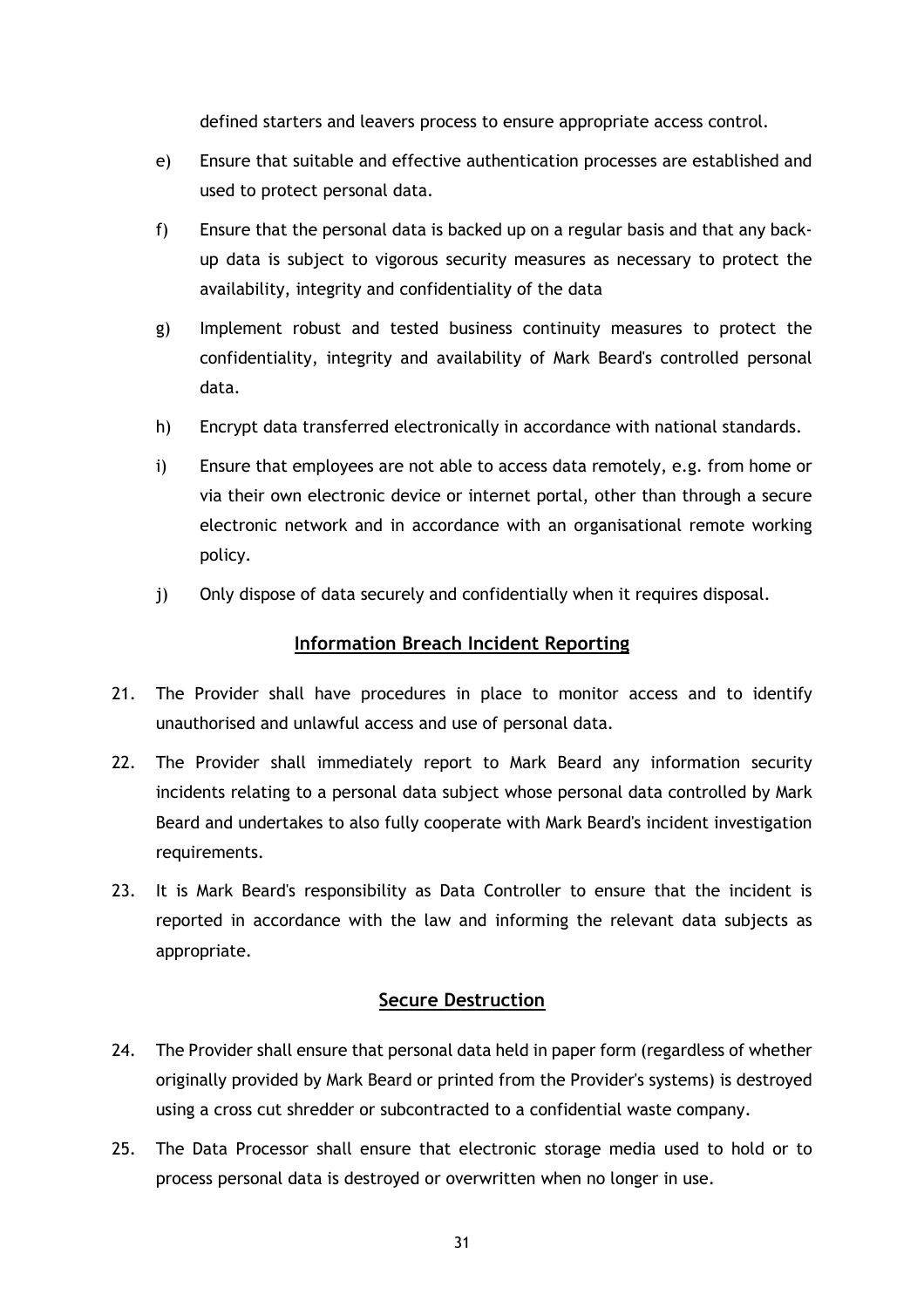- 26. In the event of any bad or unusable sectors on electronic media that cannot be overwritten, the Provider shall ensure complete and irretrievable destruction of the media itself.
- 27. The Provider shall provide Mark Beard with copies of all relevant overwriting verification reports and/or certificates of secure destruction of personal data at the conclusion of the contract, if requested.

#### **Variations**

28. Any variation to the terms of this contract shall be agreed in writing by the Parties and in accordance with the contract management conditions set out in any Main Contract.

### **Dispute Resolution**

29. The Parties shall aim to resolve all disputes, differences and questions by means of co-operation and consultation and in accordance with any dispute resolution process specified in the Main Contract.

### **Termination**

- 30. Mark Beard may terminate this Agreement with immediate effect by written notice to the Provider on or at any time after the occurrence of an event that gives rise to an information security incident or otherwise poses a risk of non-compliance with the data protection principles.
- 31. Upon this Agreement ending the Provider shall securely return any personal data held or make arrangements for its secure destruction upon being instructed to do so by Mark Beard.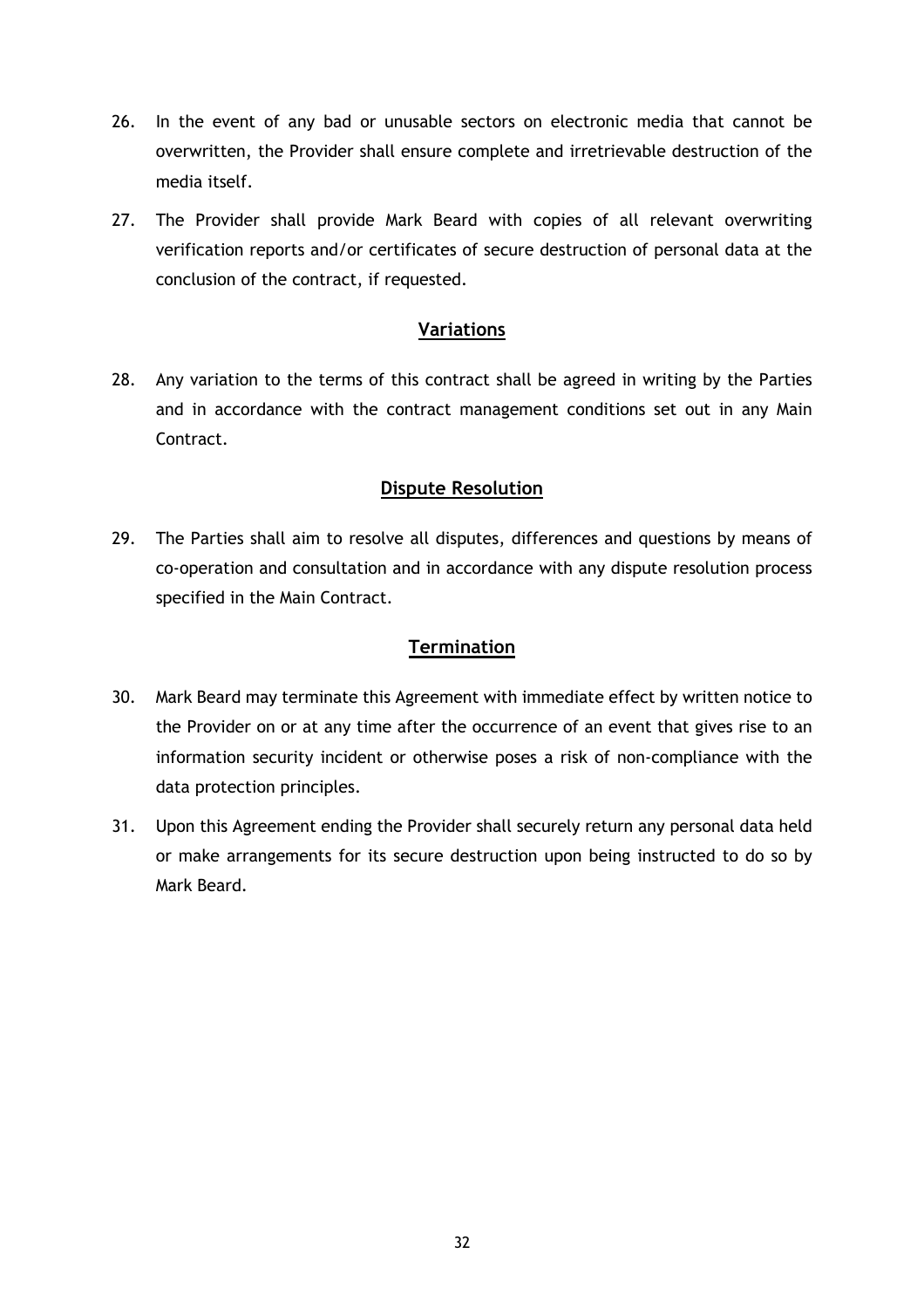

# **PRIVACY NOTICE**

I will take all possible steps to protect your personal information. I am determined to do nothing that would infringe your rights or undermine your trust. This Privacy Notice describes the information I collect about you, how it is used and shared, and your rights regarding it.

### **Privacy Notice for Data Subjects under Article 13 GDPR**

This Privacy Notice applies to data subjects who have sent me their personal data.

### **Privacy Notice for Data Subjects under Article 14 GDPR**

This Privacy Notice applies to data subjects who have not sent me their personal data but where I have received that personal data via a third party.

### **Data Controller**

I am registered with the ICO as a Data Controller for the personal data that I hold and process as a barrister. My registered address is Chambers of Stephen Hockman QC, 6 Pump Court, Temple, London, EC4Y 7AR and my ICO registration number is Z5406858.

### **Data Collection**

All the information that I hold about you is provided to or gathered by me in the course of a case and/or proceedings and/or for another reason connected to my practice as a barrister. If you have instructed me via a solicitor, your solicitor and I are Joint Data Controllers and we will tell you why we need the information and how we will use it. If you have instructed me via direct access or have not instructed me to represent you, I will be the applicable Data Controller and I will tell you why I need the information and how I will use it.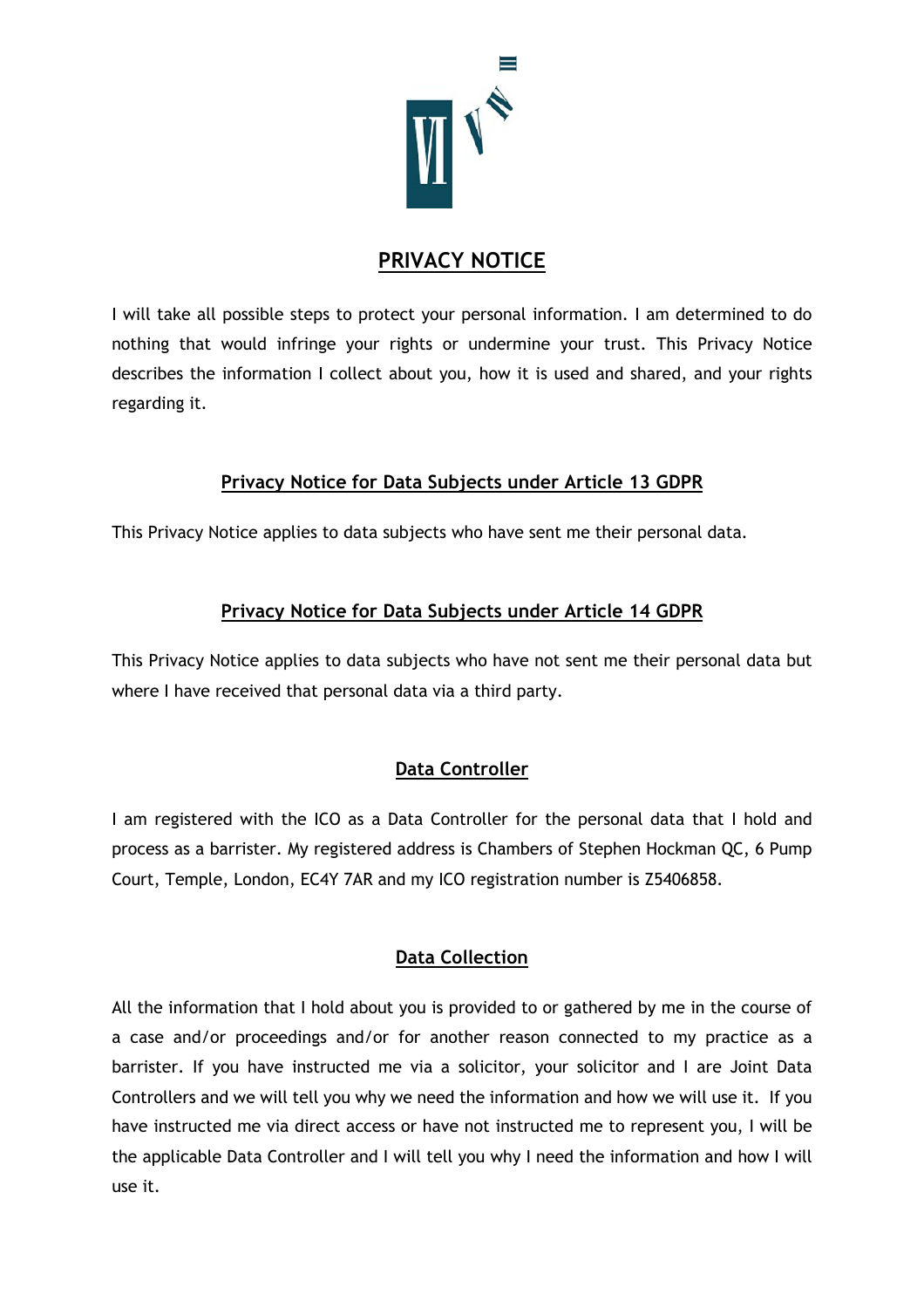I collect and process both personal data and special categories of personal data as defined in the GDPR. This includes:

- Names
- Emails
- Phone numbers
- Addresses
- Payment or bank details
- Dates of birth
- Location details
- Financial information
- Medical Records
- Criminal Records

#### **Lawful Basis for Processing**

The GDPR requires all organisations that process personal data to have a Lawful Basis for doing so. The Lawful Bases identified in the GDPR are:

- Consent of the data subject.
- Performance of a contract with the data subject or to take steps to enter into a contract.
- Compliance with a legal obligation.
- To protect the vital interests of a data subject or another person.
- Performance of a task carried out in the public interest or in the exercise of official authority vested in the controller.
- The legitimate interests of the data controller, or a third party, except where such interests are overridden by the interests, rights or freedoms of the data subject.

Examples of legitimate interests include:

• Where the data subject is a client or in the service of the controller.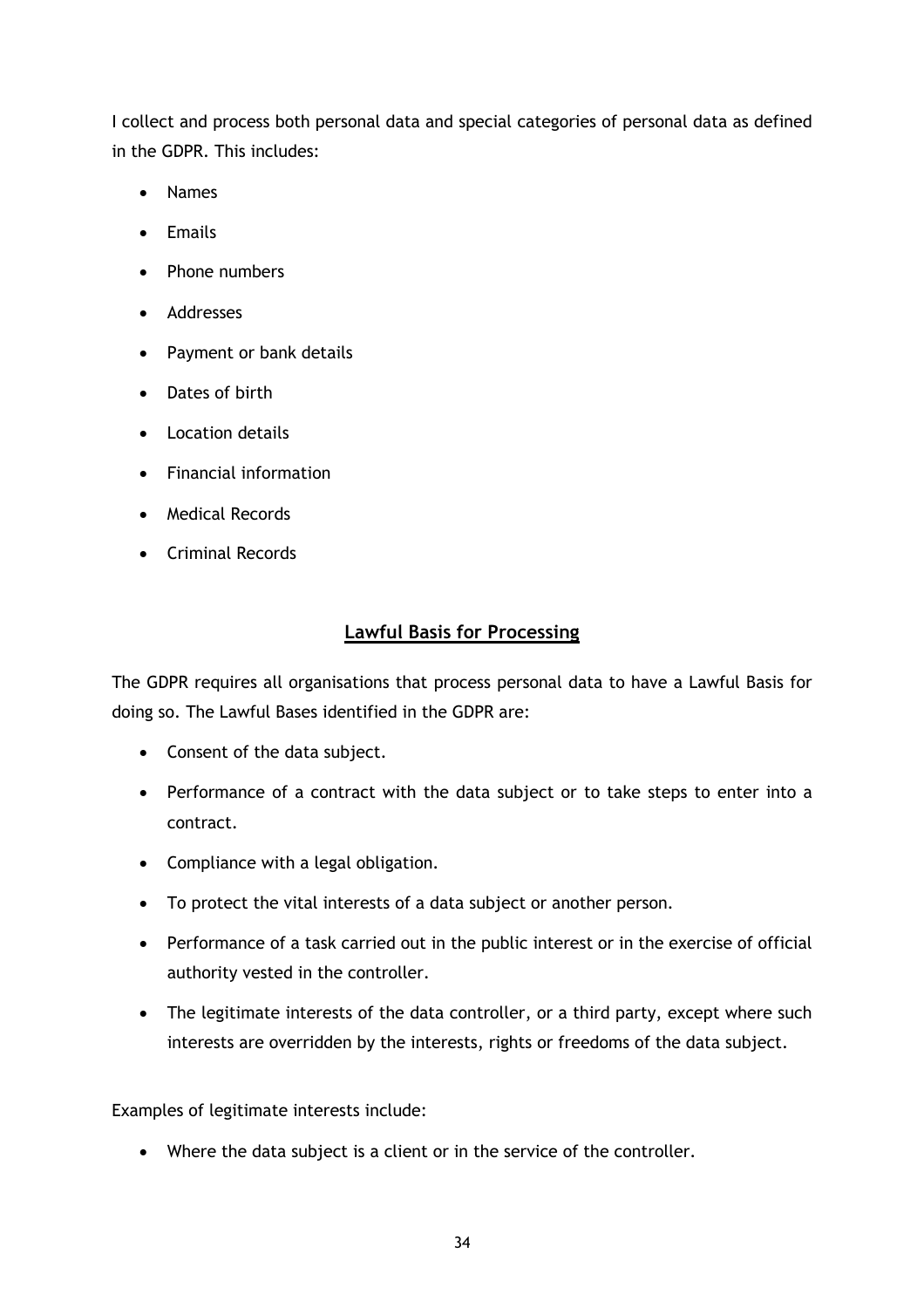- Transmission within a group of undertakings for internal administrative purposes.
- Processing necessary to ensure network and information security, including preventing unauthorised access.
- Processing for direct marketing purposes, or to prevent fraud.
- Reporting possible criminal acts or threats to public security.

The Lawful Basis on which I will process your data is that of my legitimate interests and my legitimate interests are, variously as the case may be:

- That I need to process your personal data as you are my lay client and I cannot represent you without processing your personal data.
- That you are a potential client and I need to process your personal data to market to you or to engage with you with a view to you becoming my client.
- That you are part of an instructing body or professional client such as a firm of solicitors or instructing department, and I cannot be instructed by you without processing your personal data.
- That you are a member, employee, contractor, staff member, pupil or mini-pupil of Chambers, or a prospective member of any of those classes of person, and I need to process your personal data in order to facilitate that relationship.
- That you are an opponent on a case, an employee of the Courts or another tribunal, a witness, family member or friend or other contact of my client, a judge or other decision maker, a member of a regulatory body such as the BSB, a member of the Bar Council, or any other third party of any other description whose personal data I will process for any reason howsoever connected to my practice, and in each case I will need to process your personal data in order to operate as a barrister.

#### **Use**

I use your information to:

- Provide legal advice and representation.
- Assist in training pupils and mini-pupils.
- Investigate and address your concerns.
- Communicate with you about news, updates and events.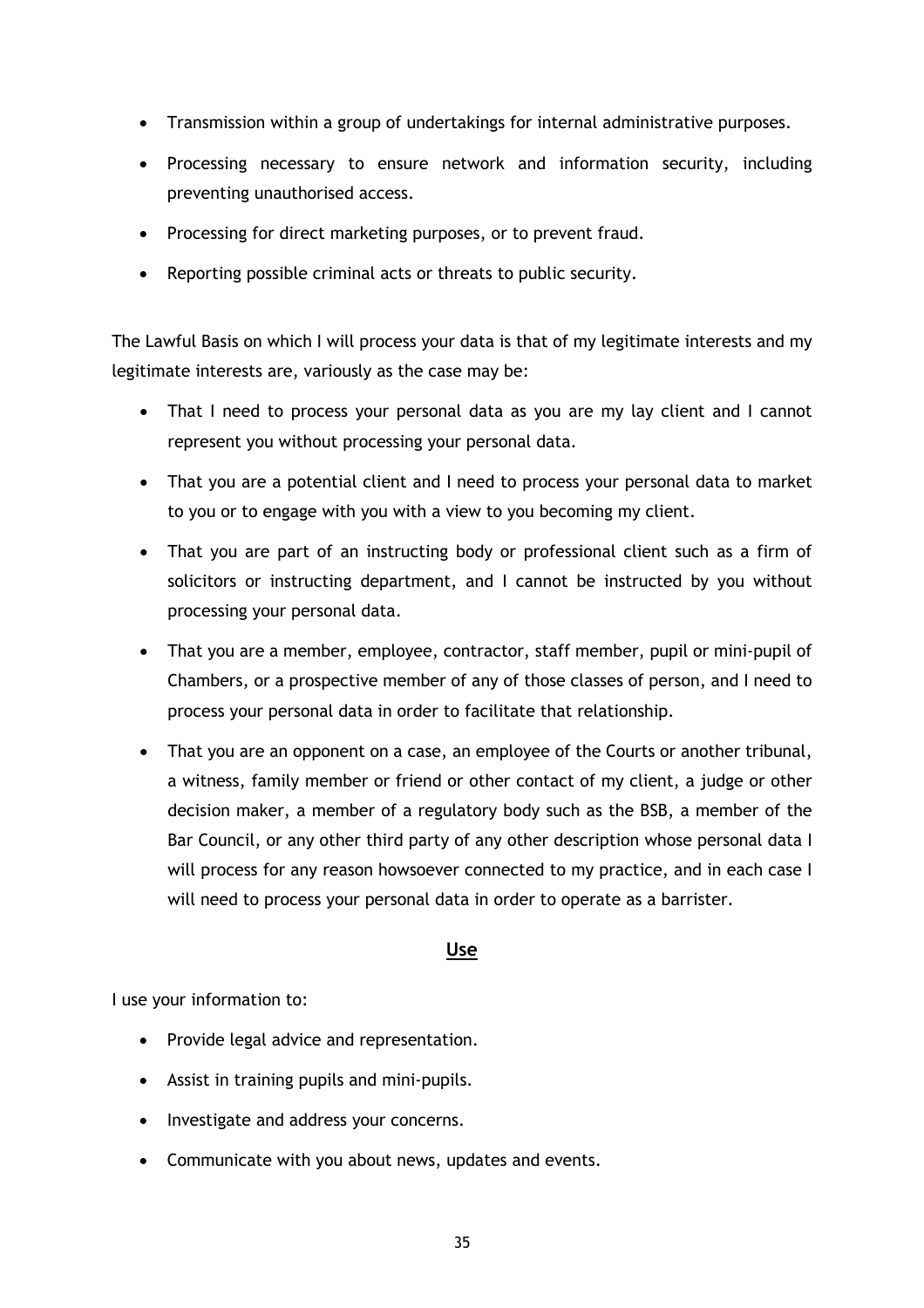- Investigate or address legal proceedings relating to your use of my services/products, or as otherwise allowed by applicable law.
- Make statutory returns as required by HMRC, the BSB or any other body.

I do not use automated decision-making in the processing of your personal data.

### **Sharing**

I may share your personal data with:

- Instructing solicitors or departments.
- Pupils or mini-pupils under my training or under the training of other members of Chambers.
- Other members of my Chambers.
- Opposing counsel.
- My Chambers management and staff who provide administrative services such as clerks.
- The Bar Standards Board or other regulatory body or legal advisors in the event of a dispute or other legal matter.
- Law enforcement officials, government authorities, or other third parties to meet my legal obligations.
- Publicly by way of marketing or advertisement where your case has been published in a law report or otherwise.
- Judicial appointment bodies or legal rankings services.
- Service providers carrying out services for me, such as ICT or internet service providers.

### **Transfers Outside the UK**

I transfer personal data to third countries or international organisations using identified safeguards because I need to do so in order to operate a cloud computing data storage model for my practice.

I am satisfied that such transferred data is fully protected and safeguarded as required by the GDPR.